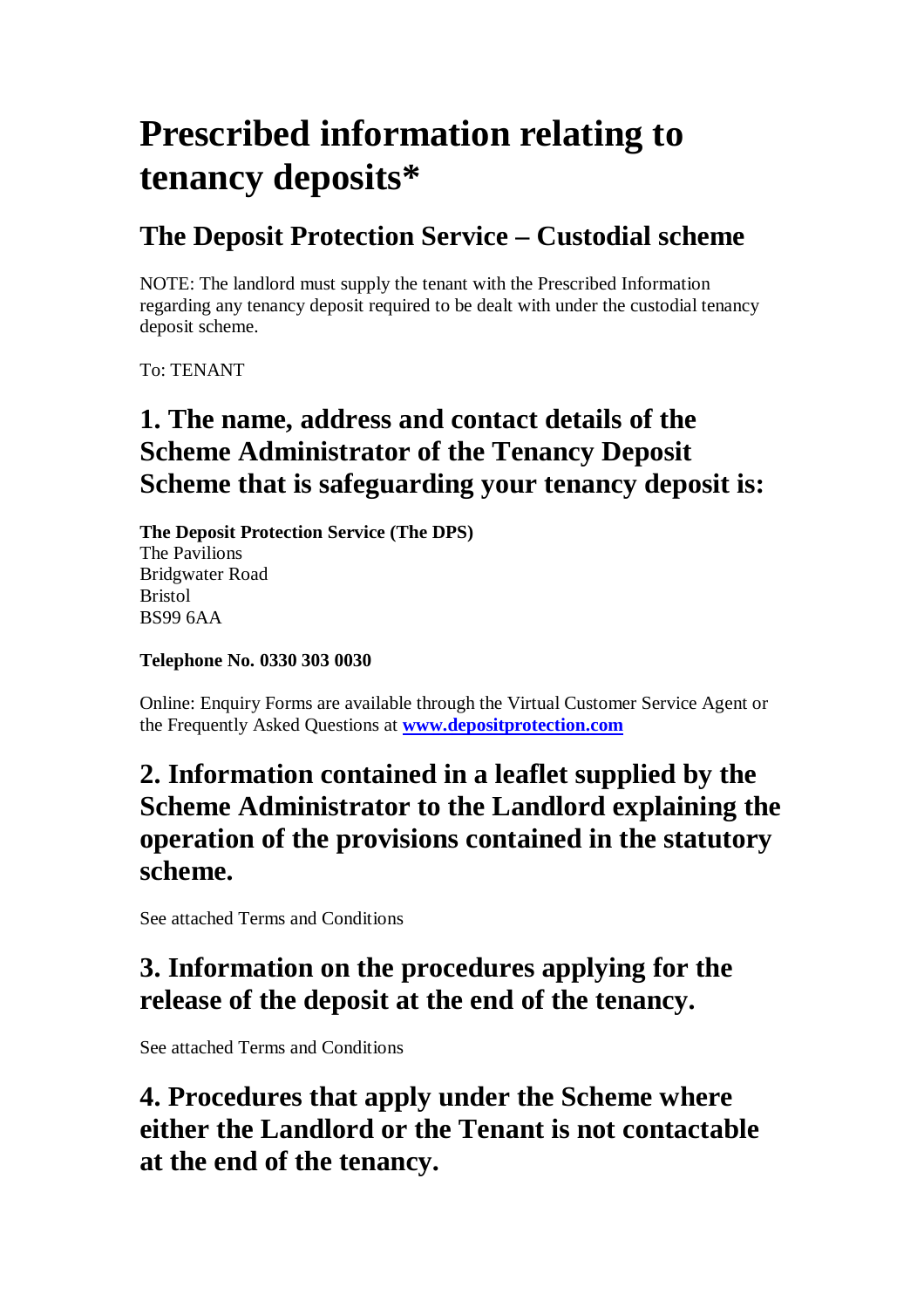See attached Terms and Conditions

# **5. Procedures that apply under the Scheme where the Landlord and the Tenant dispute the amount to be repaid to you in respect of the deposit.**

See attached Terms and Conditions

# **6. The facilities available under the Scheme for enabling a dispute relating to the deposit to be resolved without recourse to litigation.**

There is an alternative Dispute Resolution Scheme available enabling an independent adjudicator to decide on any dispute.

See attached Terms and Conditions for further information

\* In accordance with The Housing (Tenancy Deposits) (Prescribed Information) Order 2007.

# **7. Tenancy specific information**

### **(a) Amount of deposit paid:**

See Section 1.10 of AST

### **(b) Address of property to which the tenancy relates:**

See Section 1.6 of AST

### **(c) Name, address and details of landlord(s)**

| Name: GREEN ACORN PROPERTY                                           |                                    |  |  |  |
|----------------------------------------------------------------------|------------------------------------|--|--|--|
|                                                                      | 34A CHANDOS ROAD<br><b>BRISTOL</b> |  |  |  |
|                                                                      | BS6 6PF                            |  |  |  |
|                                                                      | United Kingdom                     |  |  |  |
| Address (including postcode):<br>01173790067<br>Telephone number(s): |                                    |  |  |  |
| Email address(es):sales@greenacornproperty.com                       |                                    |  |  |  |
| Fax Number(s):                                                       |                                    |  |  |  |

### **(d) Name, address and contact details of the Tenant(s)**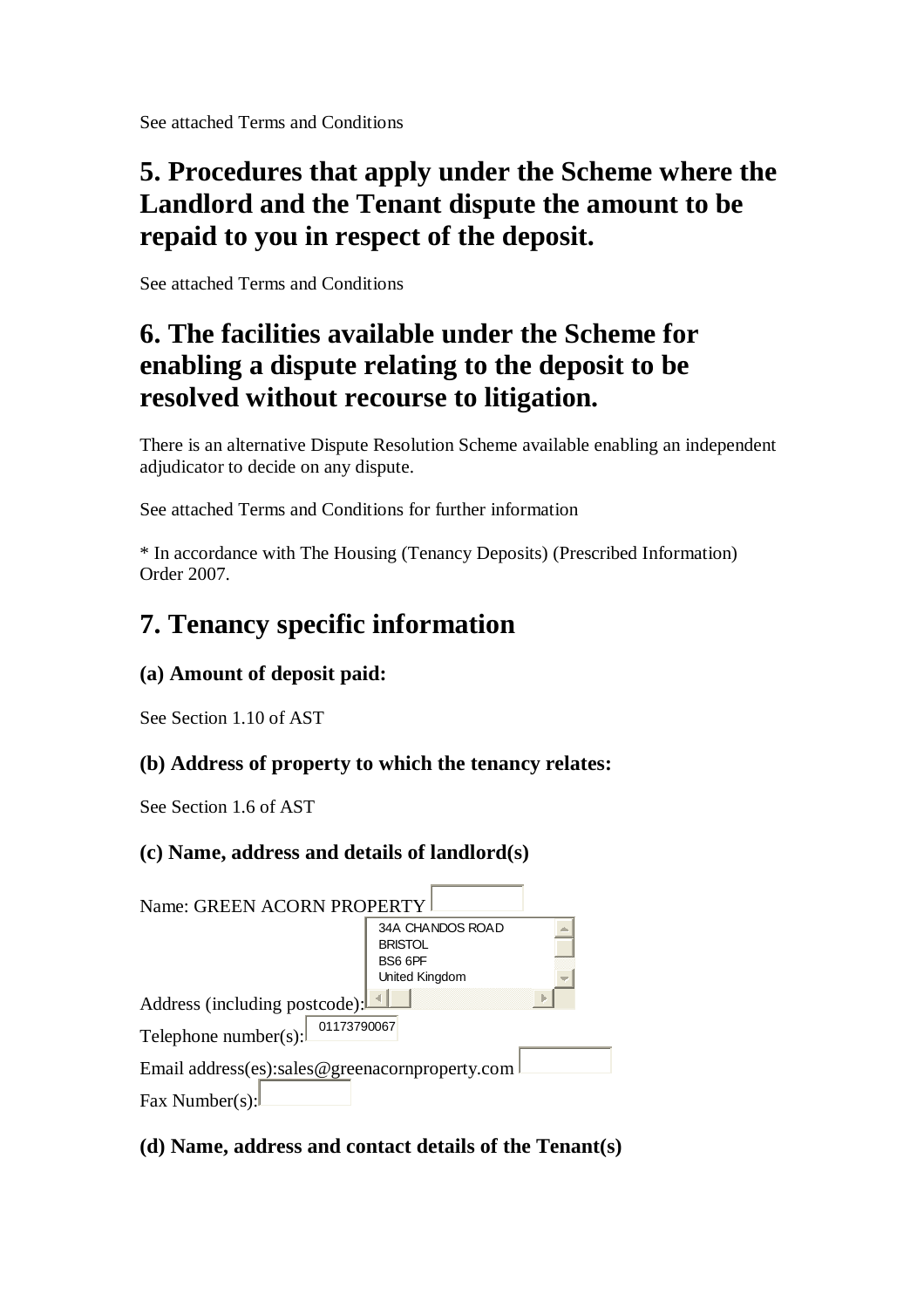(1) Name: See Section 1.4 of AST Address including postcode: See Section 1.6 of AST

| Telephone number(s): $\vert$                                 |
|--------------------------------------------------------------|
|                                                              |
| Email address(es):                                           |
| Fax Number(s):                                               |
|                                                              |
| Contact address to be used by The Landlord at the end of the |
|                                                              |
|                                                              |
|                                                              |
| tenanc                                                       |

Note: please see Note 3 below regarding the tenant's or lead tenant's responsibility to register their contact address with The DPS and to ensure that their address is updated at the end of the tenancy.

#### **(e) Name of Third Party making the payment:**

| Name:                       |  |  |
|-----------------------------|--|--|
|                             |  |  |
|                             |  |  |
| Address including postcode: |  |  |
| Telephone number(s):        |  |  |
| Email address(es):          |  |  |
| Fax Number(s):              |  |  |

Note: If there are additional third parties, please attach a continuation sheet with the same information for the further third parties.

#### **(f) Circumstances when all or any part of the deposit may be retained by the Landlord:**

Refer to the following Clause(s) of the Tenancy Agreement:

I/We (being the Landlord) certify that –

(i) The information provided is accurate to the best of my/our knowledge and belief

(ii) I/We have given the Tenant(s) the opportunity to sign this document by way of confirmation that the information is accurate to the best of the Tenant(s) knowledge and belief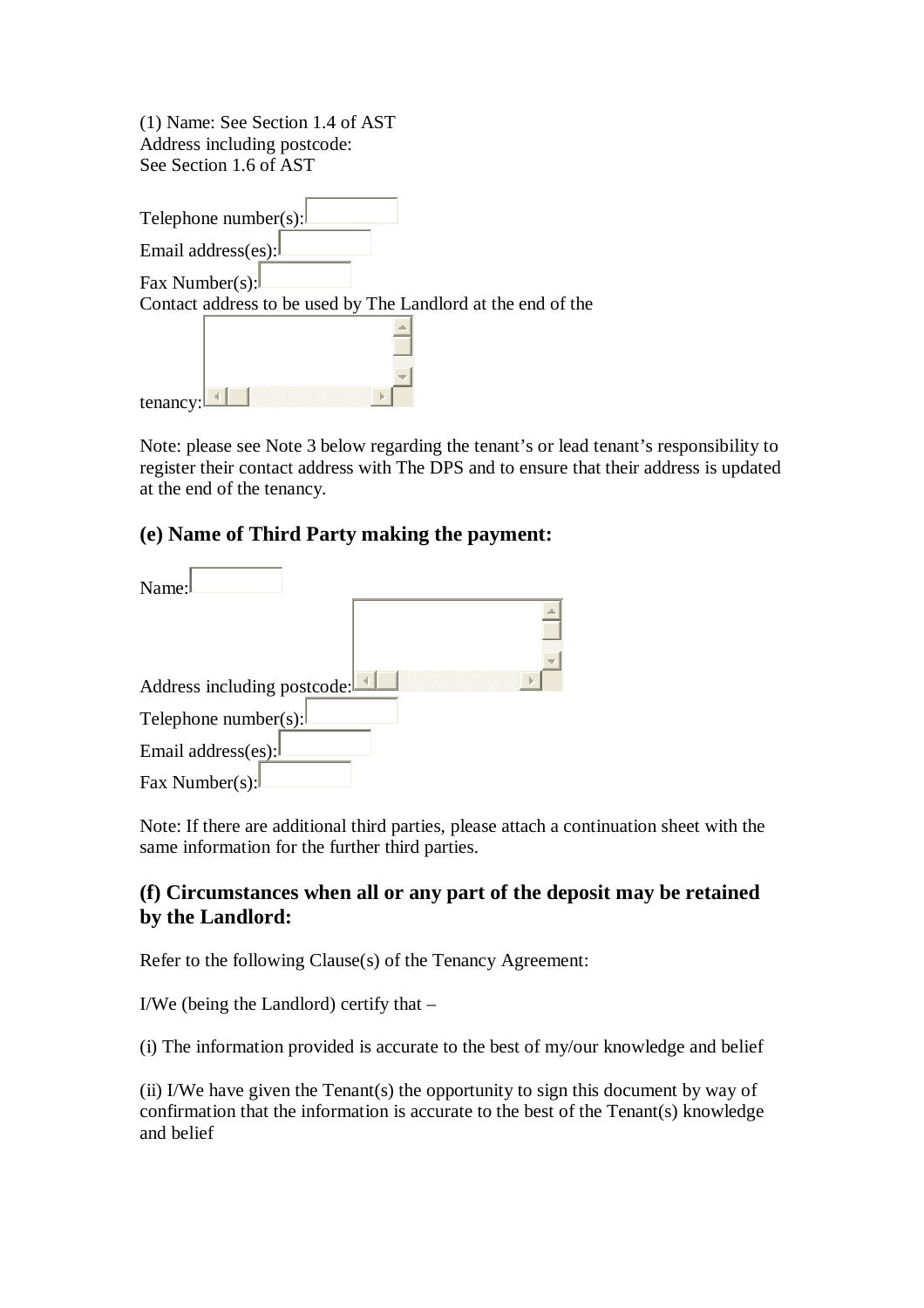# **NOTES**

(1) The tenant(s) and relevant persons (if any) agree that the lead tenant has been nominated by all the joint tenants and any relevant persons and that the responsibilities of the lead tenant are fully understood by all tenants. The responsibilities are detailed in Section 8 of the attached Terms and Conditions.

(2) It is the tenant's or lead tenant's (where relevant) responsibility to register their contact address with The DPS and to ensure that address is updated at the end of the tenancy.

(3) The document is provided by The DPS by way of information only. The DPS accepts no liability for its contents. It is the Landlord(s) responsibility to ensure it is completed accurately, served on the Tenant(s) within 30 days of receipt of the deposit and to give the Tenant(s) an opportunity to check and sign this document.

# **Terms and conditions**

### **1. Definitions**

Wherever the following words and phrases appear in these Terms and Conditions they will always have the following meanings:

**ADR Procedure** means all or any of (i) the procedure for submitting the Landlord's Evidence Form and the Tenant's Evidence Form to The DPS; (ii) the procedure for disputing a Single Claim (iii) the acceptance of a Dispute into the Adjudication process; and (iv) the Adjudication including implementing the Decision;

**Adjudication** means an evidence based decision making process as a result of which a Decision shall be made as to how a Dispute should be resolved and Adjudicate shall be defined accordingly;

**Adjudicator** means an independent, impartial and qualified expert appointed by The DPS to Adjudicate and provide a Decision;

**Business Day** means a day (other than a Saturday, Sunday or public holiday) on which banks in the United Kingdom are open for general non-automated business;

**Change of Landlord/Agent Form** means a paper or online form completed by the Landlord notifying The DPS that there has been a change in the identity of the Landlord;

**Contact Centre** means The DPS's dedicated telephone contact centre which can be contacted on 0330 303 0030;

**The DPS** means The Deposit Protection Service provided by Computershare Investor Services PLC, a company registered in England & Wales, under company number 3498808 and whose registered office is The Pavilions, Bridgwater Road, Bristol BS13 8AE;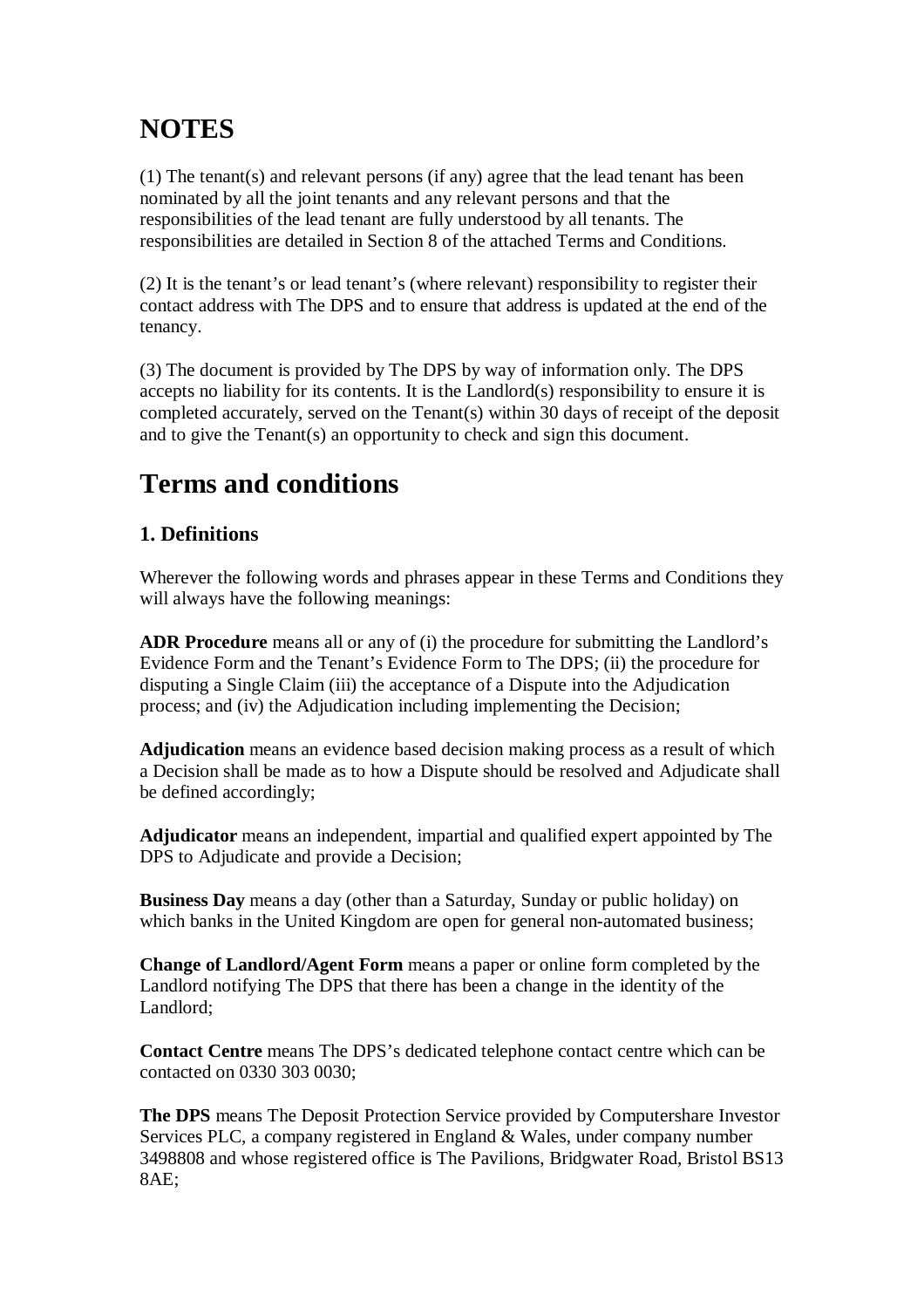**Decision** means the reasoned decision of the Adjudicator made in relation to a Dispute in accordance with these Terms and Conditions, as notified to the Landlord and Tenant and implemented by The DPS;

**Deposit** or Custodial Deposit means any single amount of money paid by the Tenant or a Third Party to the Landlord under the Tenancy agreement as security against the performance of the Tenant's obligations under the Tenancy agreement, the discharge of any liabilities, any damage to the property and/ or non-payment of rent during the Tenancy;

**Deposit ID** means the unique identifying reference number allocated to a Deposit in relation to a particular Tenancy following the successful submission of a Deposit to The DPS by the Landlord or a Third Party;

**Custodial Deposit Submission Form** means the form to be completed by the Landlord in accordance with these Terms and Conditions and submitted to The DPS with a payment equaling the amount of the Deposit;

**Dispute** means a dispute between the Landlord and the Tenant relating to how much of the Deposit, if any, held by The DPS under the Custodial Tenancy Deposit Scheme should be returned by The DPS to the Tenant at the end of the Tenancy;

**Dispute Papers** means the documents detailed in Section 29a;

**Form**s means all forms required to be submitted in relation to the Scheme and includes the Change of Landlord/Agent Form, the Deposit Submission Form, the Landlord's Evidence Form, the Joint Custodial Deposit Repayment Form, the Tenant's Evidence Form, the Statutory Declaration and the Statutory Declaration Notice;

**Initial Requirements** means for the purposes of the Housing Act 2004 (as amended by the Localism Act 2011) those obligations which must be satisfi ed within 30 days of receipt of a Deposit;

**Joint Custodial Deposit Repayment Form** means a form to be completed by both the Landlord and Tenant whether on paper or online:

i. requesting that all or part of the Deposit be repaid in accordance with the agreed instructions it contains;

and/or

ii. notifying The DPS that there is a Dispute in relation to the repayment of all or part of the Deposit, requesting that the Dispute be referred to Adjudication in accordance with these Terms and Conditions and confirming that Landlord and Tenant will be bound by the Decision of the Adjudicator

**Joint Tenancy** means a Tenancy where there is more than one Tenant and Joint Tenants shall be construed accordingly;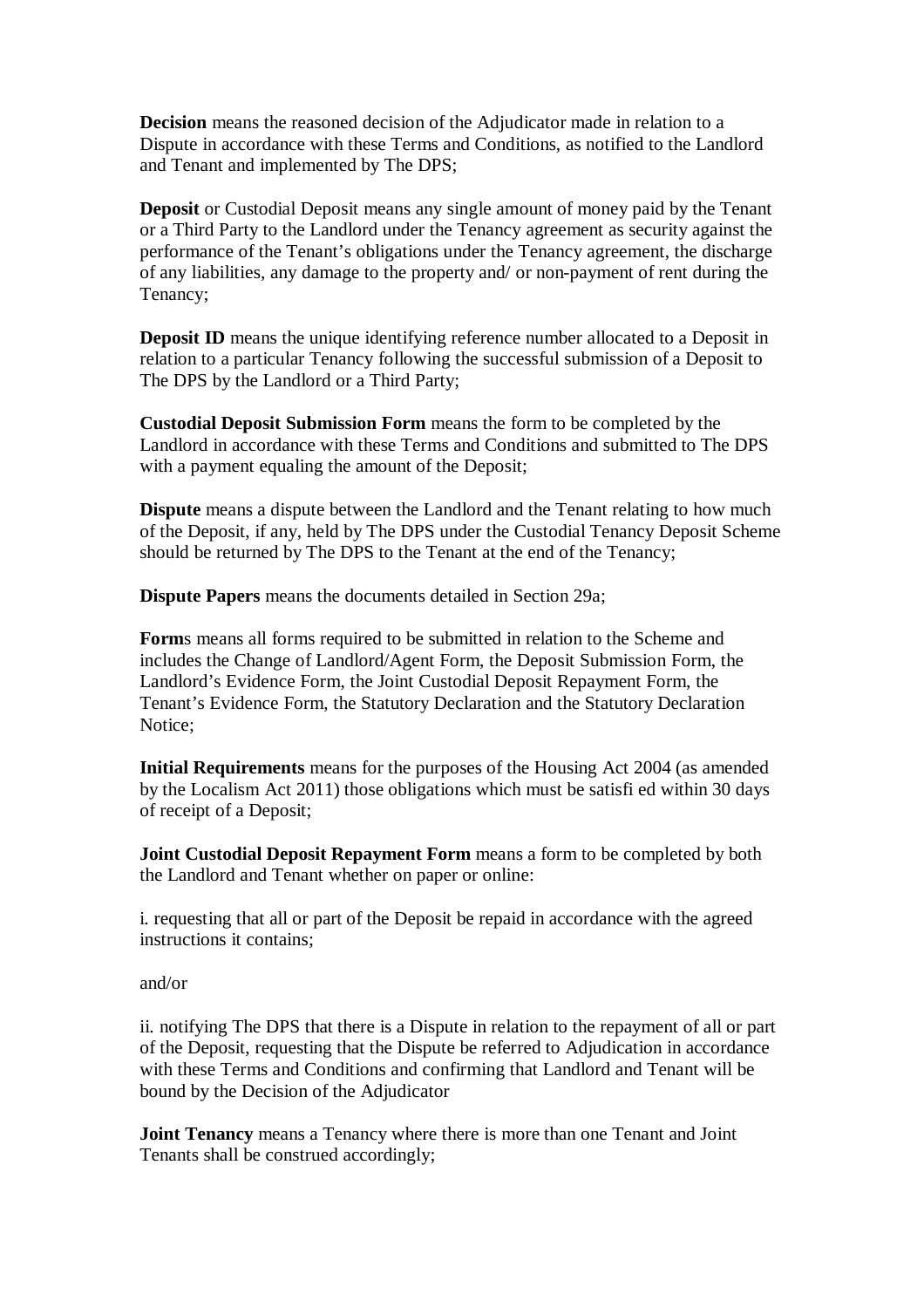**Landlord** means a Landlord of a Tenancy and for the purposes of these Terms and Conditions includes a Letting Agent or Organisation, where applicable;

**Landlord's Evidence Form** means the standard Landlord's evidence form completed by the Landlord containing evidence in support of the Dispute;

**Landlord ID** means the unique identifying reference number allocated to the Landlord by The DPS following their registration with the Service;

**Landlord's Repayment ID** means the identifying number issued by The DPS to the Landlord which is unique to the Landlord and Deposit to which it relates and which will be required by the Landlord to claim repayment of the Deposit;

#### **Lead Tenant** means:

i. in the case of Joint Tenants, one of their number who has been nominated to act on their behalf; and

ii. where there is a Third Party, the person nominated to act on behalf of the Tenant(s) and the Third Party; and

iii. where there is only one Tenant, that Tenant.

**Letting Agent** means the letting agent who lets or manages property on behalf of the Landlord;

**Organisation** means [the company who lets or manages property on behalf of the landlord;

**Parties** means the Landlord and Tenant and Party shall be construed accordingly;

**Prescribed Information** means the information which must be provided by the Landlord to Tenant(s) in accordance with the Housing (Tenancy Deposits) Prescribed Information Order 2007;

**Repayment ID** means together the Landlord's Repayment ID and the Tenant's Repayment ID;

**Scheme or Custodial Scheme** means the Custodial Tenancy Deposit Scheme, established under the Housing Act 2004 and provided by The DPS on behalf of the Government (Department for Communities and Local Government) under which a Deposit relating to the Tenancy in respect of which you are the Landlord, Tenant or a Third Party has been deposited with The DPS;

**Service** means the Deposit Protection Service or The DPS, which offers both Custodial and Insured Tenancy Deposit Schemes;

**Single Claim** means a claim by a Party for the repayment of all or part of the Deposit when the other Party is uncontactable or not responding to correspondence as further detailed in Section 21;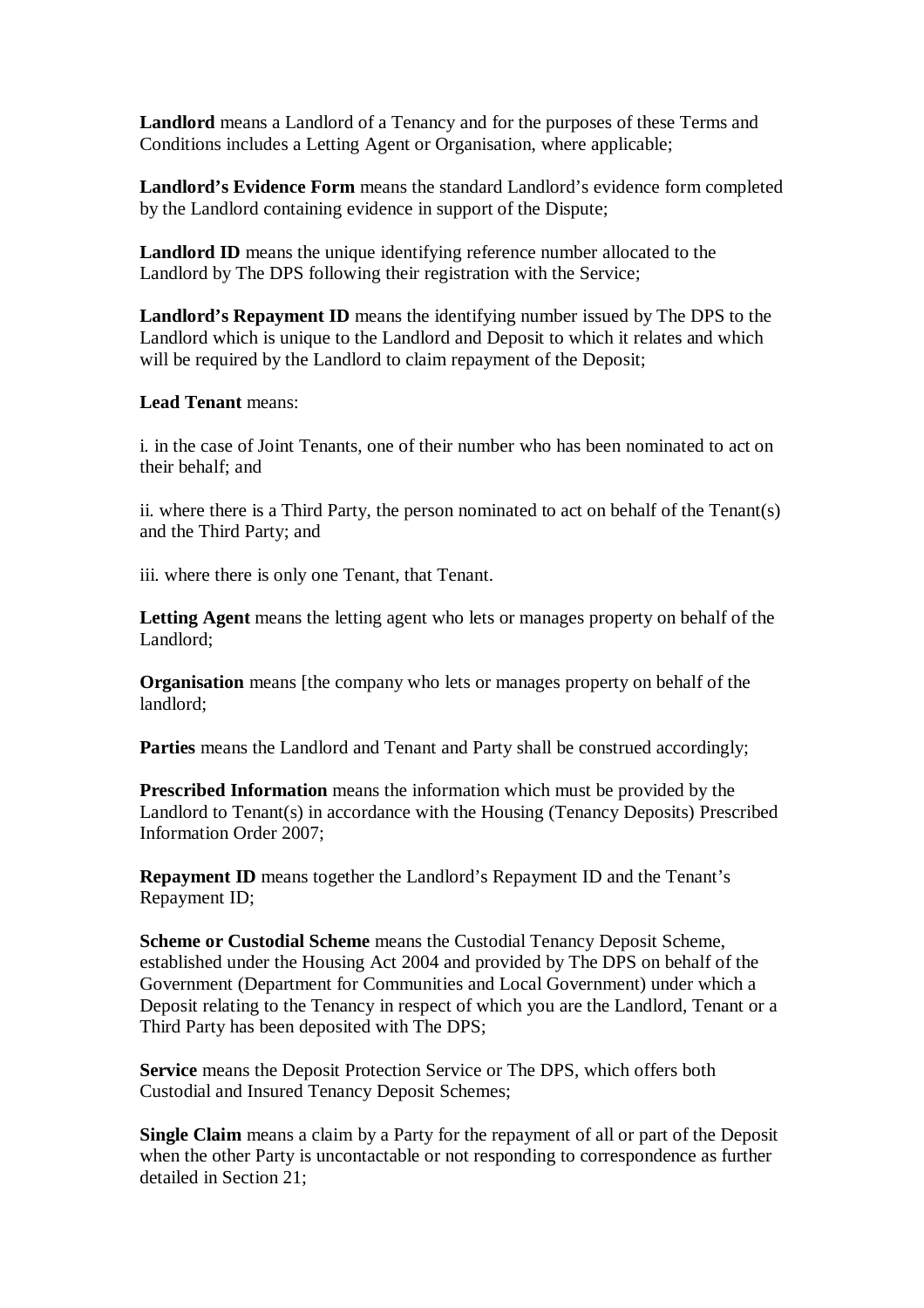**SMS** means Short Message Service, otherwise known as text messaging services;

**Statutory Declaration** means the statutory declaration completed by either the Landlord or the Tenant claiming repayment of all or part of the Deposit in accordance with the Single Claim Process;

**Statutory Declaration Notice** means a notice to be served by The DPS following the receipt of a Statutory Declaration;

**Terms and Conditions** means these Custodial Deposit Protection Scheme Terms and Conditions;

**Tenancy** means an assured shorthold tenancy of a property which is part of the Custodial Tenancy Deposit Scheme or another type of tenancy in respect of which The DPS in its sole discretion agrees to protect a Deposit on these Terms and Conditions as if the Deposit related to an assured shorthold tenancy;

**Tenant** means the Tenant of a Tenancy and includes Lead Tenants and Joint Tenants;

**Tenant's Evidence Form** means the standard tenant's evidence form completed by the Tenant containing evidence in response to the Landlord's Evidence Form;

**Tenant's Repayment ID** means the identifying number issued by The DPS to the Tenant which is unique to the Tenant and Deposit to which it relates and which will be required by the Tenant in order for them to claim repayment of the Deposit;

**Third Party** means a person who has paid a Deposit in respect of a Tenancy to a Landlord on behalf of a Tenant and who is a relevant person for the purposes of Sections 212 to 215 of the Housing Act 2004;

#### **Transfer** means:

i. the transfer of a Tenancy from one Landlord to a new Landlord; or

ii. the transfer of a Tenancy from one Tenant to a new Tenant; or

iii. in the case of a Joint Tenancy, a change in the identity of one or more Joint Tenants;

**You** means the Party using the Scheme in accordance with these Terms and Conditions and your shall be defined accordingly;

**Virtual Agent** means an interactive program provided by The DPS via its website that serves as an online customer service advisor.

#### **2. Background – The Housing Act 2004**

a. If you are a Landlord in England and Wales and you enter into a Tenancy and take a Deposit from your Tenant on or after 6 April 2007, or you renew an existing Tenancy whether on the same or on different terms to the previous Tenancy, the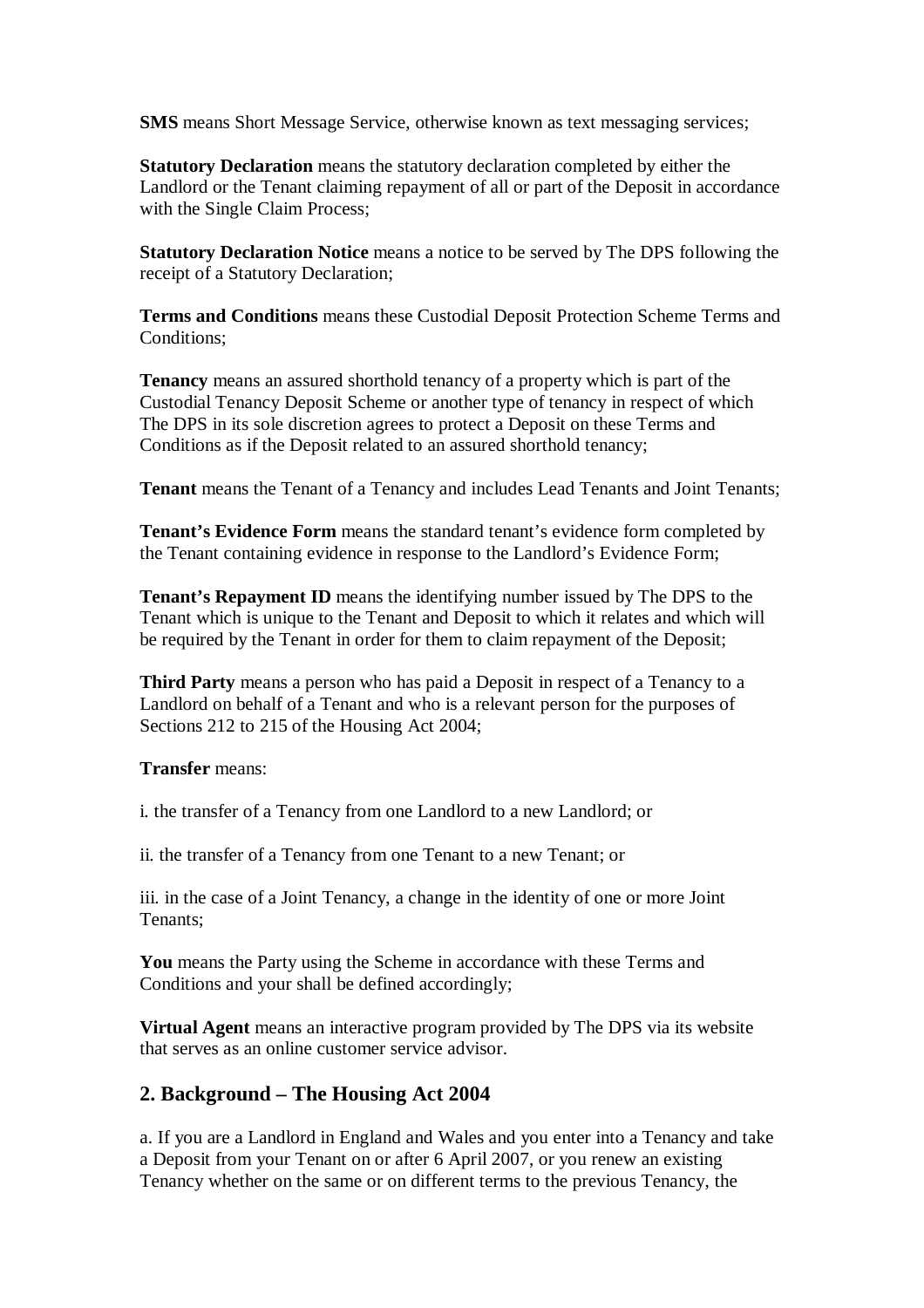Deposit must be protected in a Government authorised tenancy deposit scheme. This rule only applies if the tenancy is an assured shorthold tenancy.

b. The DPS operates the only custodial tenancy deposit scheme. It is free to use (including the ADR Process) and open to all Landlords. The custodial scheme is funded entirely from the interest earned on custodial Deposits held.

c. If the Deposit is not protected in a Government authorised tenancy deposit scheme and/ or the prescribed information required by the Housing Act 2004 is not provided, Tenants may make an application to Court and the Court may order that the Deposit be repaid to the Tenant or that the Deposit be paid into a Government authorised tenancy deposit scheme. The Court may also order that the Landlord pay compensation of not less than the amount of the deposit and not more than three times the amount of the deposit. Further, any failure to comply with Section 213 of the Housing Act means that no Section 21 notice can be given.

d. The Landlord has a statutory obligation to provide the Tenant(s) with the Prescribed Information within 30 days from receipt of the Deposit. The Landlord must give the Tenant(s) the opportunity to check and sign the Prescribed Information by way of confirmation that it is correct. The DPS will provide the confirmation detailed in section 14 of these Terms and Conditions but The DPS cannot provide the Prescribed Information on behalf of Landlords. A Prescribed Information template can however be downloaded at www.depositprotection.com.

e. Deposits are protected to ensure:

i. when Tenants are entitled to it, they get all or part of their Deposit back;

ii. when Tenants are not entitled to get all or part of their Deposit back, all or part of the Deposit is paid to the Landlord;

iii. any Disputes between Tenants and Landlords will be easier and cheaper to resolve;

iv. Tenants are encouraged to look after the property they are renting.

#### **3. Overview of how the Scheme works**

a. The Tenant pays the Landlord the Deposit in accordance with the terms of the Tenancy agreement. If the Landlord chooses to protect the Deposit with the Custodial Scheme, the Housing Act 2004 requires that the Landlord must pay the Deposit to The DPS within 30 days of physically receiving it. The DPS will, however, accept Deposits after this time.

b. Following the successful protection of a Deposit, The DPS will provide confirmation of receipt and other information to the Landlord and Tenant as detailed further in Section 14. The Landlord must provide the Prescribed Information to the Tenant. A Prescribed Information Template is available at www.depositprotection.com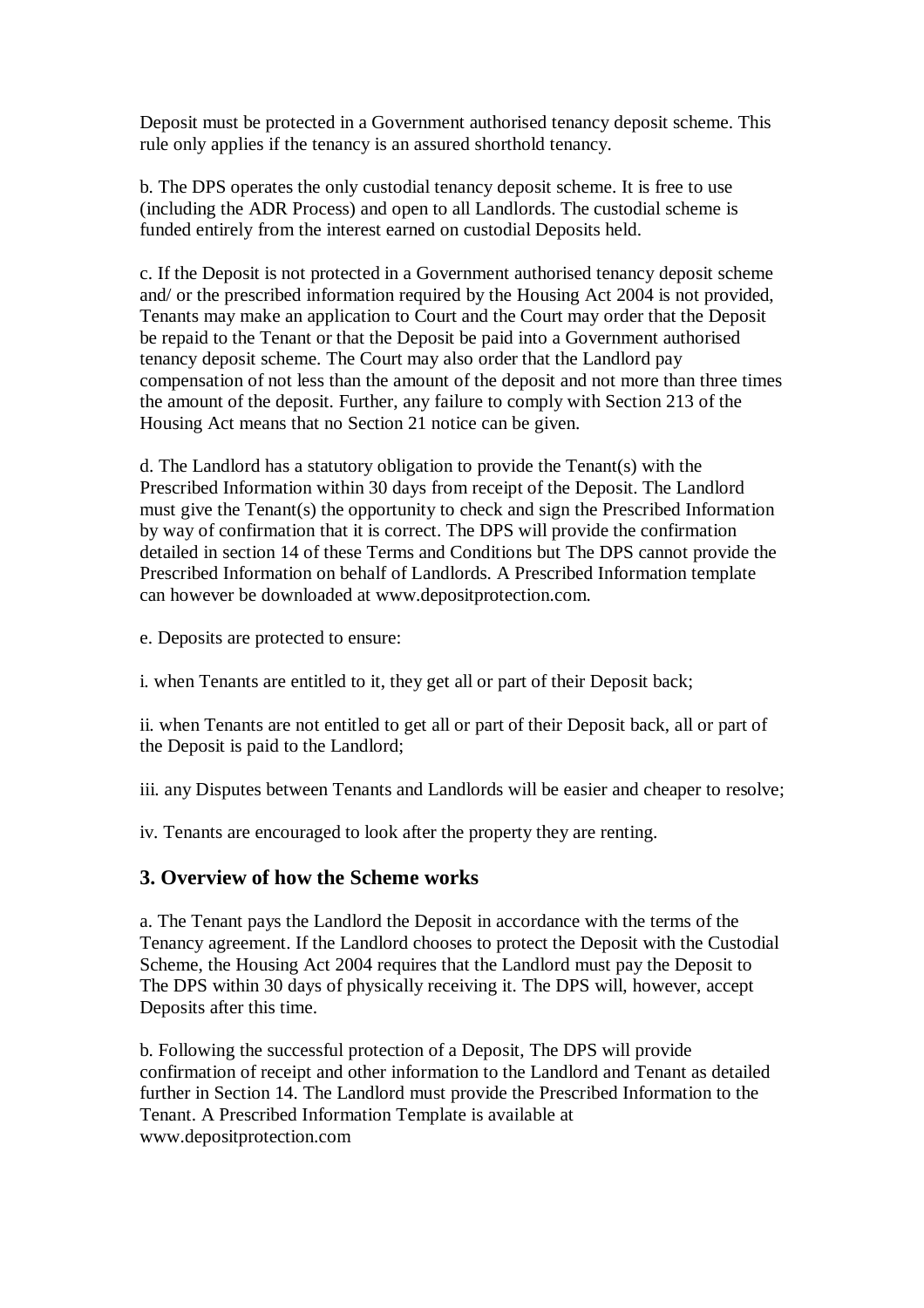c. At the end of the Tenancy, the Landlord and Tenant should attempt to agree the basis for repayment of the Deposit to the Landlord, Tenant or the Third Party (if any). The Landlord and Tenant must complete a Joint Custodial Deposit Repayment Form confirming:

i. the amount of the Deposit repayment of which is agreed; and

ii. the amount of the Deposit repayment of which is not agreed.

d. Any agreed amount of the Deposit will be paid out by The DPS in accordance with the Joint Custodial Deposit Repayment Form within 10 calendar days of receipt of the correctly completed Joint Custodial Deposit Repayment form.

e. If there is a Dispute regarding the repayment of all or part of the Deposit the Dispute will be dealt with in accordance with these Terms and Conditions (see Sections 24 to 29) unless the DPS are notified otherwise in writing.

f. If a Landlord has no current address for the Tenant or the Tenant fails to respond to the Landlord's written notice requiring that the Landlord be paid some or all of the Deposit within 14 calendar days of the end of the Tenancy, the Landlord may follow the Single Claim Process (see Sections 21 to 23).

g. If a Tenant has no current address for the Landlord or the Landlord fails to respond to the Tenant's written notice asking whether the Landlord accepts that the Tenant should be paid some or all of the Deposit within 14 calendar days of the end of the Tenancy, the Tenant may follow the Single Claim Process (see Sections 21 to 23).

### **4. Ways to Contact The DPS**

a. The Online Service

i. Landlords may register online and Parties may complete and submit Forms online by visiting www.depositprotection.com.

ii. Parties may communicate with The DPS by completing an online Enquiry Form available through our Virtual Agent or the Frequently Asked Questions at www.depositprotection.com or, if a Dispute is being dealt with under the ADR Procedure, by emailing disputes@depositprotection.com.

iii. Subject to Section 3(a) of the General Terms and Conditions, the online Service will be available 24 hours per day, 7 days per week and 365 days per year.

iv. All transactions processed via the online service will be processed in real time.

b. Contact Centre Service

The Contact Centre is available to:

i. provide help and enquiry services to Landlords, Letting Agents and Tenants in connection with the Scheme;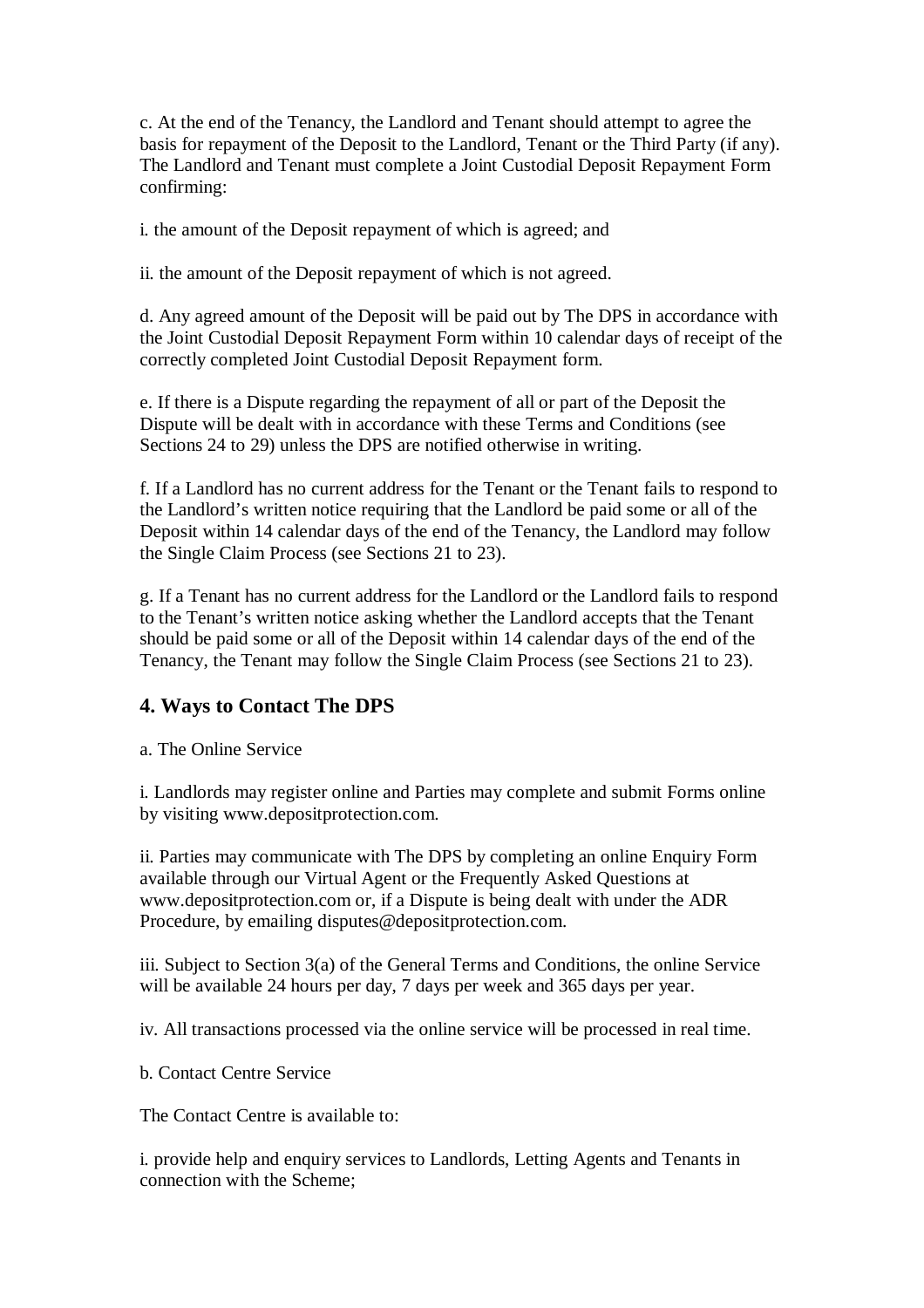ii. process requests for Forms; and

iii. manage new registrations of Landlords and Letting Agents.

i. The telephone number for the Contact Centre is 0330 303 0030.

ii. The Contact Centre will operate Monday to Friday from 08.30 – 17.30 (excluding weekends and bank holidays).

iii. All Landlords requesting Forms will be asked for their Landlord ID and the Deposit ID, where applicable,

in order to process requests for Forms.

iv. All Tenants requesting Forms will be asked for their Deposit ID in order to process requests for Forms.

v. Before providing any held data, callers will be positively identified by a Contact Centre representative. If callers are unable to provide satisfactory answers to questions posed to establish the positive identity of the caller, the call will not be able to proceed.

c. Paper Based Service

i. All Parties will be able to correspond with The DPS in writing and to request paper copies of Forms. All correspondence and completed paper Forms should be submitted to:

ii. The Deposit Protection Service, The Pavilions, Bridgwater Road, Bristol, BS99 6AA

iii. Paper Forms can be requested via The DPS helpline on 0330 303 0030.

iv. Any Forms requested will be pre-printed with any known relevant information linked to the transaction in question and mailed to the correspondence address of the requesting Party. Return of photocopied or altered forms will not be acceptable.

#### **5. Registering for the Scheme – general information**

a. All information provided by Landlords at the time of registration must to the best of their knowledge be up to date and factually correct.

b. The DPS will require all Landlords (other than Letting Agents and Organisations) provide the following mandatory pieces of information:

i. full name and title of the Landlord;

ii. correspondence address of the Landlord;

iii. at least one contact telephone number for the Landlord; and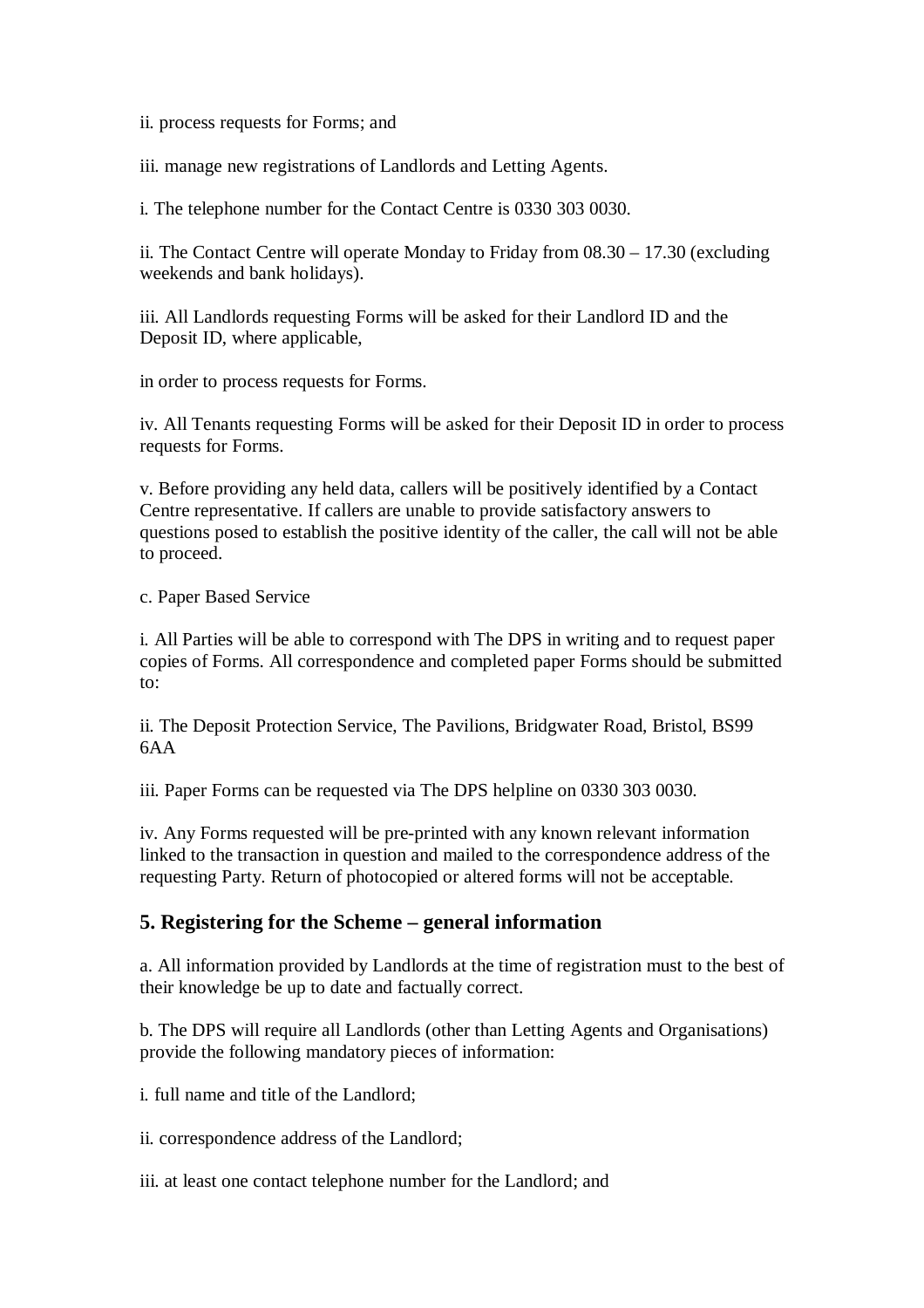iv. online registrants and users will have to provide a valid email address.

c. The DPS will require all Letting Agents and Organisations to provide the following mandatory pieces of information:

i. Full name and title of the primary contact at the Letting Agent or Organisation;

ii. Letting Agent's or Organisation's name;

iii. correspondence address of the Letting Agent or Organisation;

iv. at least one contact telephone number for the Letting Agent or Organisation;

v. online registrants and users will have to provide a valid email address.

### **6. Registering Online**

a. Landlords may register online at www.depositprotection.com

b. All online registrants will have to confirm that they have read and understood The Deposit Protection Service General Terms and Conditions which incorporates the Data Protection Notice/Privacy Policy,

c. All online registrants, when submitting their first deposit through the custodial scheme or when these Terms and Conditions have been updated will have to confirm that they have read and agree to be bound by these Terms and Conditions.

d. Landlords will be required to supply a valid email address and select a password that must be a minimum of 5 characters in length to use the online service. This password should be kept secure at all times and should not be disclosed to anyone.

e. Online registrants will receive a password activation email. To validate their registration the Landlord must click through the link in the email and log onto the Service.

f. Once the registration has been validated a welcome email will be sent to the email address provided. This email will contain the Landlord's ID.

g. The unique combination of the email address and password provided by the Landlord will be used to validate the Landlord's identity on login, provide access to all information stored by The DPS on the Landlord or Letting Agent, allow Landlords to update data held by The DPS in relation to the Tenancy including a Change of Landlord or Change of Tenants and to instigate the Deposit repayment process.

### **7. Registering by Telephone**

a. Landlords may register by telephone by calling 0330 303 0030.

b. All Landlords who register for the Service via the Contact Centre will be provided with: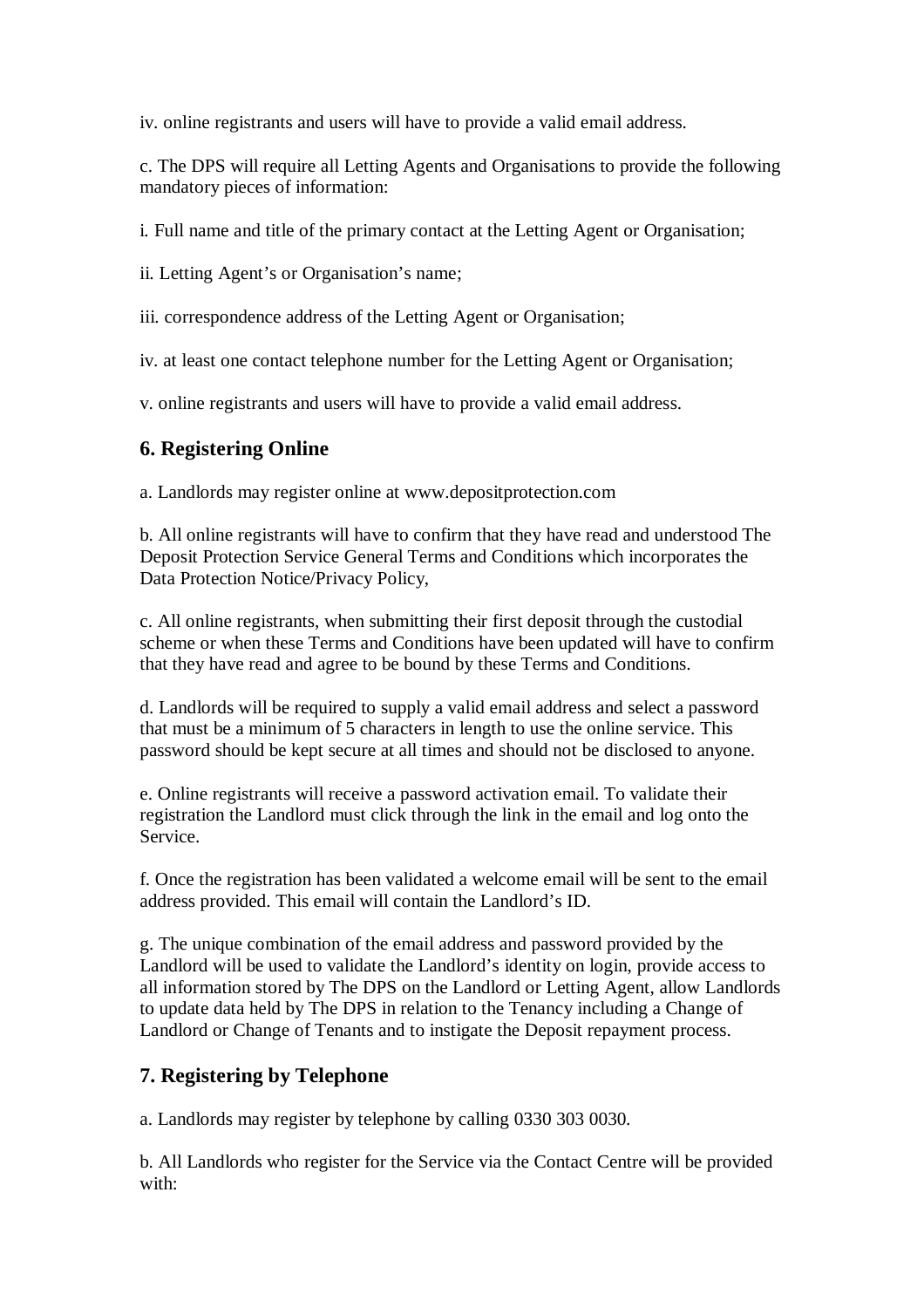i. a Landlord's ID on the telephone which will be confirmed in writing; and

ii. a written copy of these Terms and Conditions will be sent within 3 Business Days of registering with The DPS. By registering for the Service, Landlords will be deemed to have accepted these Terms and Conditions.

#### **8. Joint Tenancies and Third Parties**

a. Where there are Joint Tenants the Landlord is recommended to arrange for the individual Deposits of each Joint Tenant to be submitted separately to The DPS. Alternatively, where there are Joint Tenants or a Third Party registered together on a Deposit, the Landlord must manage the relationship between the Joint Tenants, and between the Tenant and any Third Party, and identify a Lead Tenant in the Deposit Submission Form who is authorised to act on behalf of all Joint Tenants and any Third Party.

b. The Lead Tenant will represent the interests of all Joint Tenants and any Third Party, and will act on their behalf specifically in connection with the completion of the Joint Repayment Form, any Statutory Declaration or the Tenant's Evidence Form or any other relevant Form. It is the responsibility of the Lead Tenant to agree with the Landlord the distribution of Deposit at the end of the Tenancy between the Landlord, the Joint Tenants who are party to any Joint Tenancy and any Third Party. Instructions will only be accepted if they have been signed by the Lead Tenant or the Lead Tenant has entered their Repayment ID.

c. The Lead Tenant will be responsible for providing repayment information for each Tenant and the Third Party and a valid forwarding address/email address for each Tenant and the Third Party to enable The DPS to provide repayment confirmation notices to each Tenant and the Third Party. The Lead Tenant will be required to provide their signature on Repayment Forms on behalf of all of the Joint Tenants.

d. It is the responsibility of the Landlord completing the Deposit Submission Form to ensure that the responsibilities of the Lead Tenant are fully understood by all Tenants, and any Third Party, and that the Lead Tenant is nominated by all of the Joint Tenants and any Third Party.

e. The Landlord will be required to confirm, on the Custodial Deposit Submission Form, that they have explained to all Tenants, and any Third Party, the role and responsibility of the Lead Tenant.

f. Changes to Joint Tenancy information is the responsibility of the Landlord.

### **9. Initial Requirements**

The DPS treats the following parts of these Terms and Conditions as Initial Requirements: 10 (Custodial Deposit Submission); where a Landlord is using the online submission process, 11 (Online Custodial Deposit Submission Forms) or where a Landlord is using the paper-based process, 12 (Paper Custodial Deposit Submission Forms); and, where relevant 13 (Bank Transfers).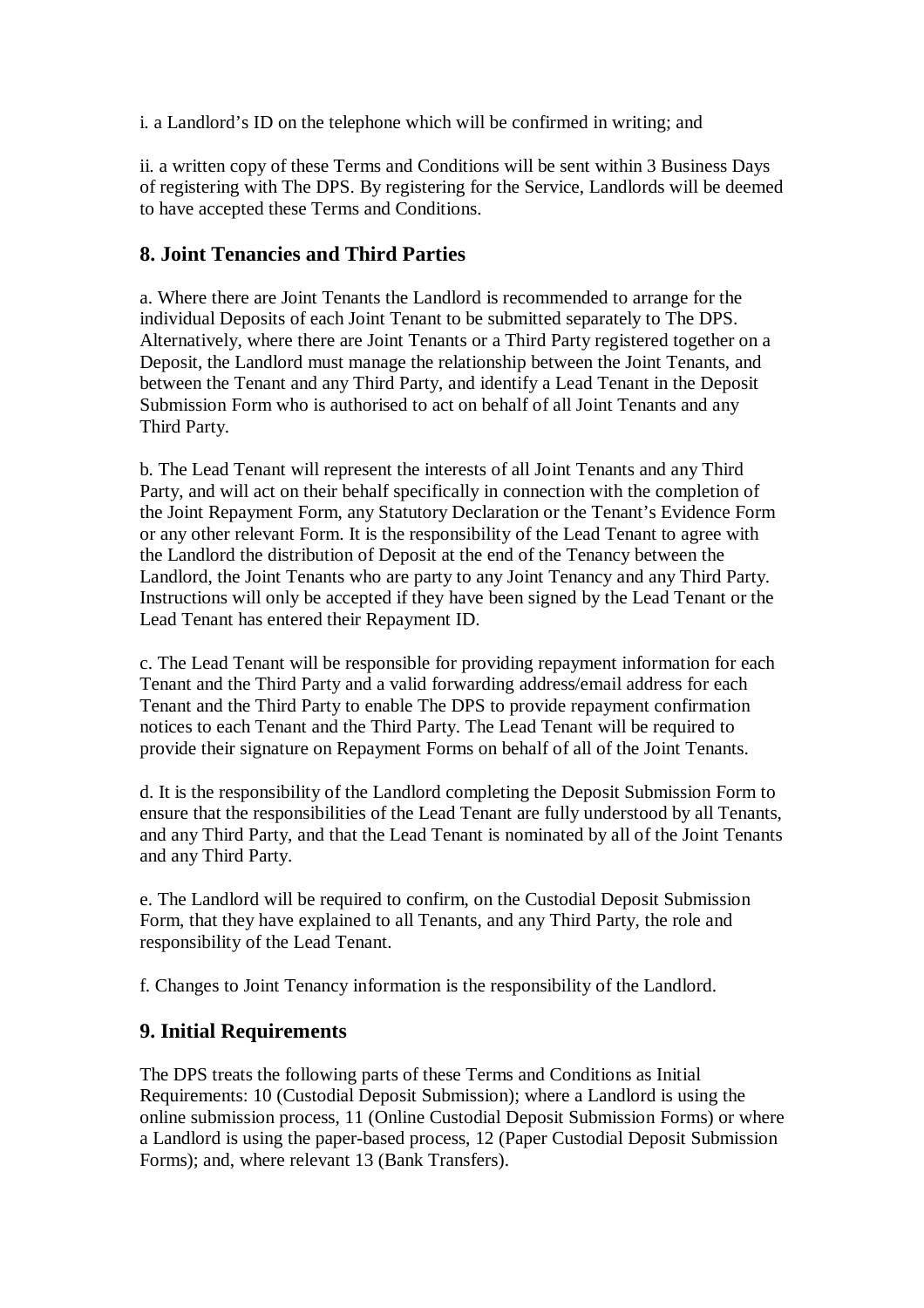#### **10. Custodial Deposit Submission**

a. The Landlord or Letting Agent is responsible for ensuring that Deposits taken in relation to a Tenancy are submitted for protection within 30 calendar days of the date of receipt by the Landlord.

b. Deposit information can be submitted by completing an online or paper Custodial Deposit Submission Form.

c. The Landlord or Letting Agent is responsible for ensuring that the information contained on the Custodial Deposit Submission Form is full and correct.

d. The following information is a mandatory requirement on all Deposit Submission Forms:

i. Landlord ID;

- ii. Landlord name / Letting Agent or Organisation name / trading title;
- iii. house number / name and first line of address of Tenancy property;
- iv. town / city of Tenancy property;
- v. whether the Tenancy property is furnished / unfurnished;
- vi. start date of Tenancy;
- vii. Tenancy duration (months);
- viii. date Deposit received by the Landlord;

ix. Deposit amount;

x. full name and title of Tenant / Lead Tenant / Third Party;

xi. in the case of Joint Tenants, the full name and title of all Tenants that are party to the Joint Tenancy.

xii. a mobile phone number or email address for the Sole / Lead Tenant (online submissions).

e. Incomplete, illegible or unrecognisable Custodial Deposit Submission Forms will be rejected and payments returned to the sending Landlord within 4 Business Days of receipt.

f. In the event that cheques are returned unpaid, The DPS will levy a fee of £25.89 which must be paid by the Landlord. Until this fee is paid, The DPS will not accept a Deposit from the Landlord.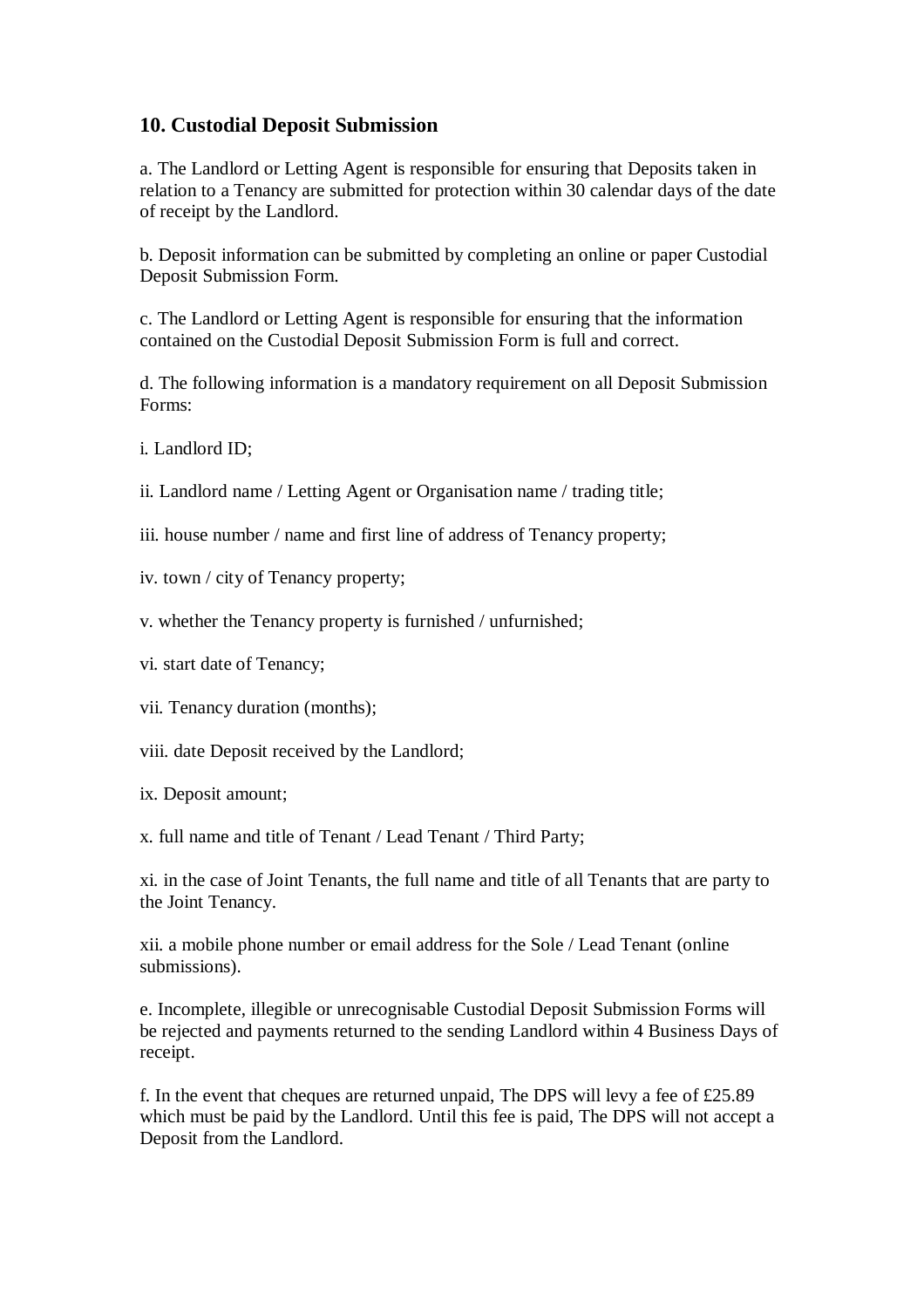g. The Landlord may increase the amount of an existing Deposit at any time during the Tenancy by logging into their account and selecting 'Add additional payment to this Deposit' via the 'View Deposits' menu. Once the payment has cleared, Deposit Confirmations will be issued to the Landlord and Tenant.

#### **11. Online Custodial Deposit Submission Forms**

a. Custodial Deposit Submission Forms may be completed using The DPS online service at www.depositprotection.com.

b. Landlords using the online service will not be able to submit a Custodial Deposit Submission Form unless all the mandatory information is provided.

c. Cheques, Bank Transfers or Debit Cards can be used as payment for online transactions.

d. Debit Card transactions will be processed online and confirmation that a successful Card transaction has taken place will be provided to Landlords in real time. Where payments are made online, Custodial Deposit Submission Forms will be processed within 1 Business Day of receipt by The DPS.

e. Cheques sent in support of Custodial Deposit Submission Forms completed online must be accompanied by a printed copy of the completed Custodial Deposit Submission Form that will be generated by the online service when the Landlord selects the option to pay by cheque. The cheque for the full amount of the Deposit must be securely attached to the printed Custodial Deposit Submission Form.

f. The printed Custodial Deposit Submission Form and cheque should be sent to the address set out in Section 4(c).

g. All cheques must be made payable to The Deposit Protection Service, be dated in the past within 3 months of the date of processing, signed by an authorised signatory of the account, drawn on a UK bank and in pounds Sterling. Words and figures must match and be equal to the full amount of the Deposit as stated on the Deposit Submission Form. The reverse of the cheque should be marked with the Landlord's ID, their registered address and the Deposit ID generated when the online Deposit Submission Form was completed and appearing on the completed online Deposit Submission Form.

h. Should the cheque not meet any of the criteria above The DPS reserves the right to reject the Deposit Submission Form and return the cheque and the Custodial Deposit Submission Form to the Landlord within 4 Business Days of receipt, identifying the reason for rejection.

i. For all Deposit Submission Forms that are successfully processed, cheques will be banked within 1 Business Day of receipt. (The DPS will issue a confirmation of receipt of the Deposit 5 Calendar Days after the Custodial Deposit Submission Form has been processed and, where applicable, of the cheque for the Deposit clearing). Confirmations will not be delivered to Landlords or Tenants until the Custodial Deposit Submission Form is processed.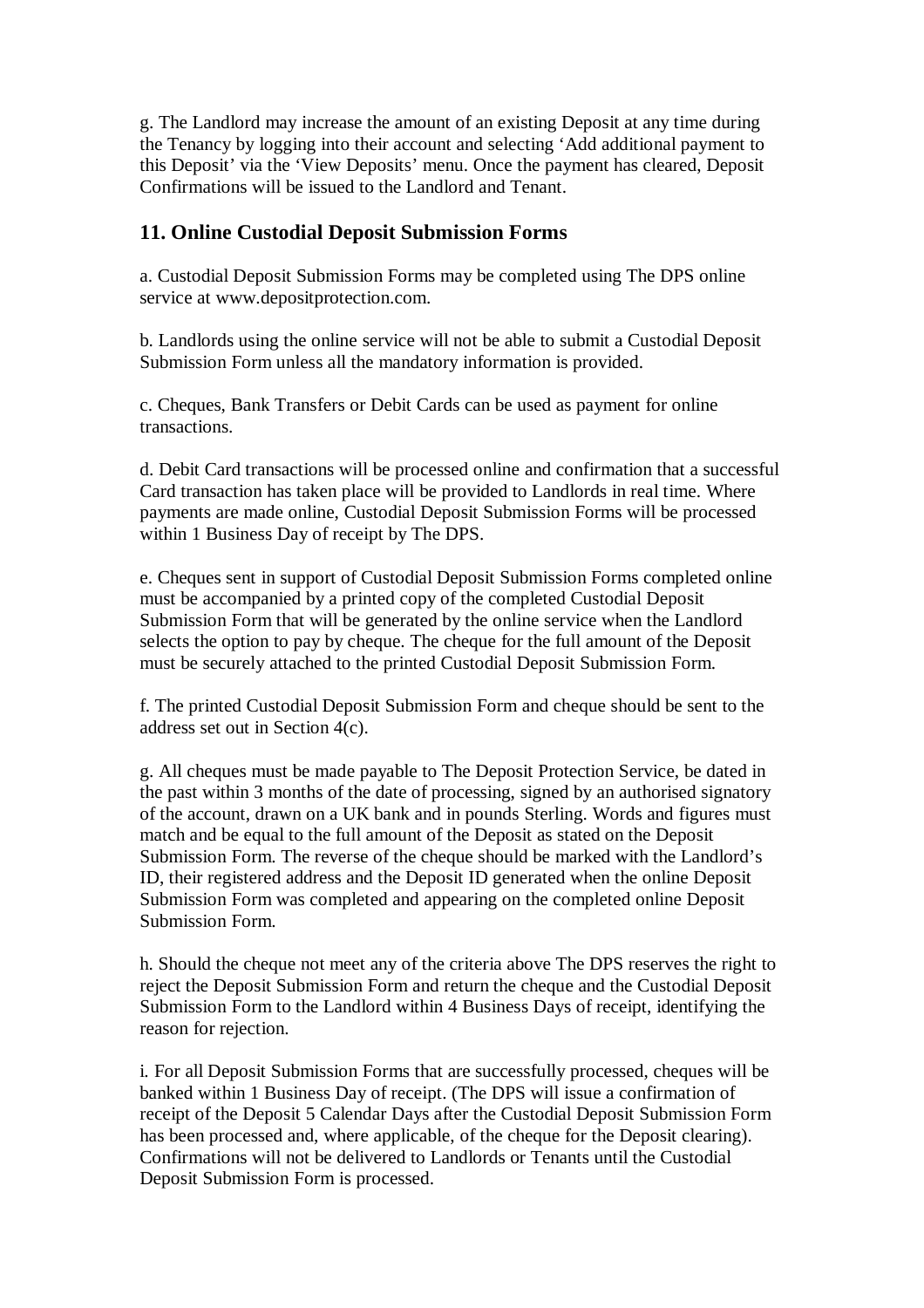#### **12. Paper Custodial Deposit Submission Forms**

a. All paper Custodial Deposit Submission Forms should be sent to the address set out in Section 4(c).

b. A cheque for the full amount of the Deposit must be securely attached to the Custodial Deposit Submission Form. Only cheques will be accepted as payment for paper Custodial Deposit Submission Forms.

c. All cheques must be made payable to The Deposit Protection Service, be dated in the past within 3 months of the date of processing, signed by an authorised signatory of the account, drawn on a UK bank and in pounds Sterling. Words and figures must match and be equal to the full amount of the Deposit as stated on the Custodial Deposit Submission Form. The reverse of the cheque should be marked with the Landlord's ID and their registered address.

d. Custodial Deposit Submission Forms will be processed within 4 Business Days of receipt by The DPS.

e. Paper Custodial Deposit Submission Forms will be rejected and the Deposit returned in the event that they are not properly and fully completed.

f. Should the cheque not meet any of the criteria above The DPS reserves the right to reject the Custodial Deposit Submission Form and return the cheque and the Custodial Deposit Submission Form to the Landlord within 4 Business Days of receipt, identifying the reason for rejection.

g. Cheques will be banked within 1 Business Day of receipt. (The DPS will issue a confirmation of receipt of the Deposit 5 Calendar Days after the Deposit Submission Form has been processed and, where applicable, of the cheque for the Deposit clearing. Confirmations will not be delivered to Landlords or Tenants until the Custodial Deposit Submission Form has been processed.

#### **13. Bank Transfers**

a. Bank Transfer payments can be used for online Custodial Deposit submissions. The DPS's 6 digit sort code and each user's unique 8 digit account number can be found on the online account via the 'Summary' option under the 'Payments' menu. It is the Landlord's sole responsibility to ensure that the correct amount is paid to The DPS via bank transfer.

b. Payments received may be allocated to Custodial Deposits manually or automatically. Automatic allocation will only occur if the amount deposited exactly matches a Custodial Deposit awaiting payment. If for any reason The DPS are unable to create a match, then the deposited funds will be credited to your account for you to allocate manually.

c. If manual allocation is chosen the Landlord must log-on to their DPS account to manually allocate the deposited funds to relevant Custodial Deposit. Manual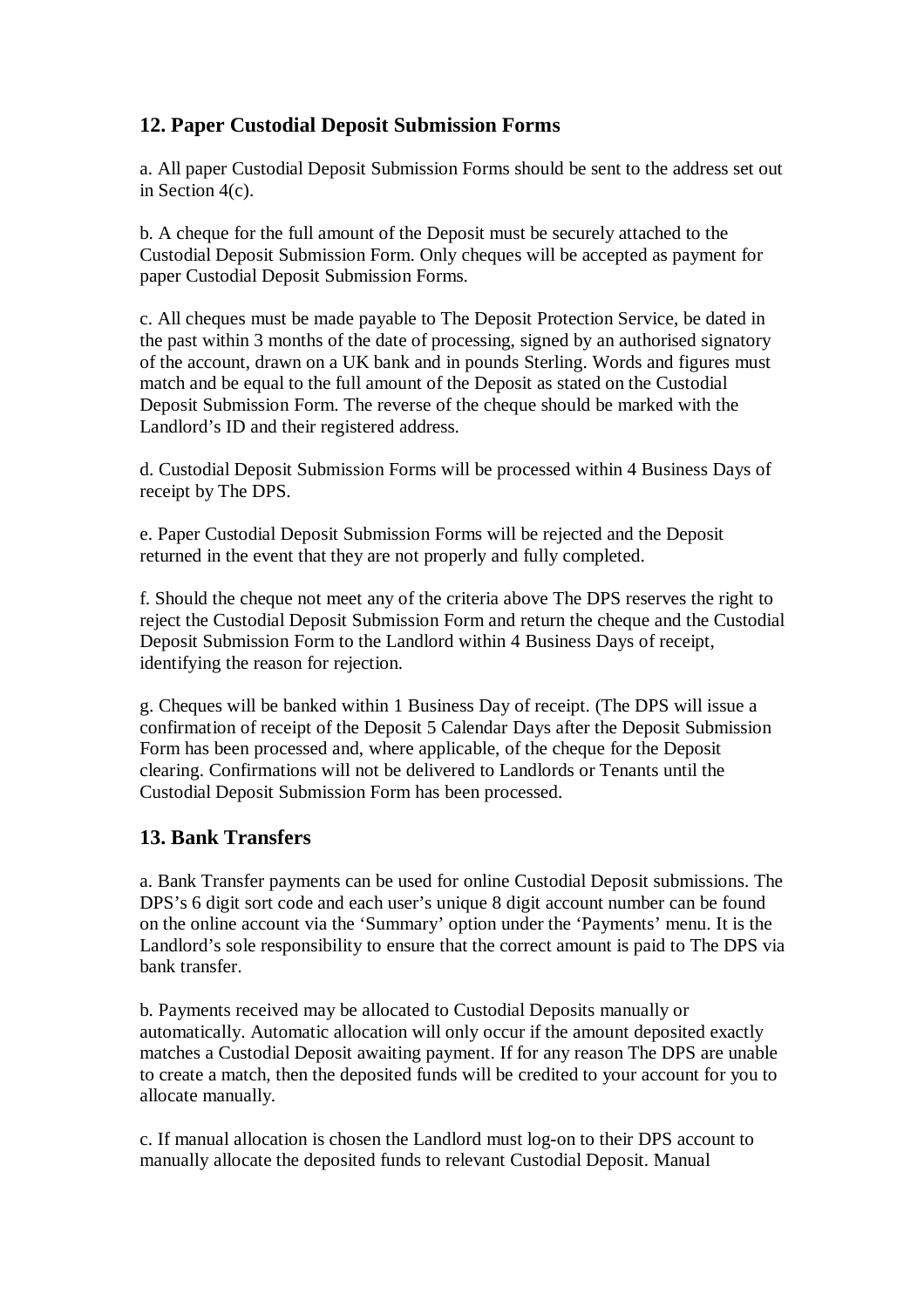allocation is the sole responsibility of the Landlord and must be done in order to ensure the Deposit is protected.

d. Bank Transfers are non-reversible. If you think that an over-payment has been made, then you must contact The DPS on 0330 303 0030or by completing an online Enquiry Form, available through our Virtual Agent or the Frequently Asked Questions at www.depositprotection.com.

#### **14. What happens after the Deposit has been protected?**

a. The DPS will provide confirmation to:

i. the Landlord sent to their registered address or registered email address;

ii. the Lead Tenant – sent to the registered email address, or if one has not been provided, by post to the Tenancy address, or in the case of a Deposit being paid more than 14 days in advance of the occupation date of the Tenancy, an interim address;

iii. where there are Joint Tenants, to the registered email address of each Tenant or to the Household at the Tenancy address.

b. The Landlord will be responsible for providing confirmation to the Third Party.

- c. The confirmation to each Party will contain:
- i. Name, address and contact details of the DPS;
- ii. the Deposit ID;
- iii. the amount of the Deposit and the date of receipt;
- iv. the name and contact details of the Landlord;
- v. the name(s) of the Tenant(s) and the Lead Tenant, if applicable
- vi. the address of the Tenancy property;
- vii. start date of Tenancy;
- viii. Tenancy duration (months);

ix. a Landlord's Repayment ID or Tenant's Repayment ID, as applicable.

d. The Repayment ID will be needed to claim repayment of the Deposit at the end of the Tenancy. It is the responsibility of the Landlord to safeguard the Landlord's Repayment ID and not disclose it to any Third Parties or to another Party(s). It is the responsibility of the Sole/Lead Tenant to safeguard the Tenants' Repayment ID and not disclose it to any Third Parties or to another Party.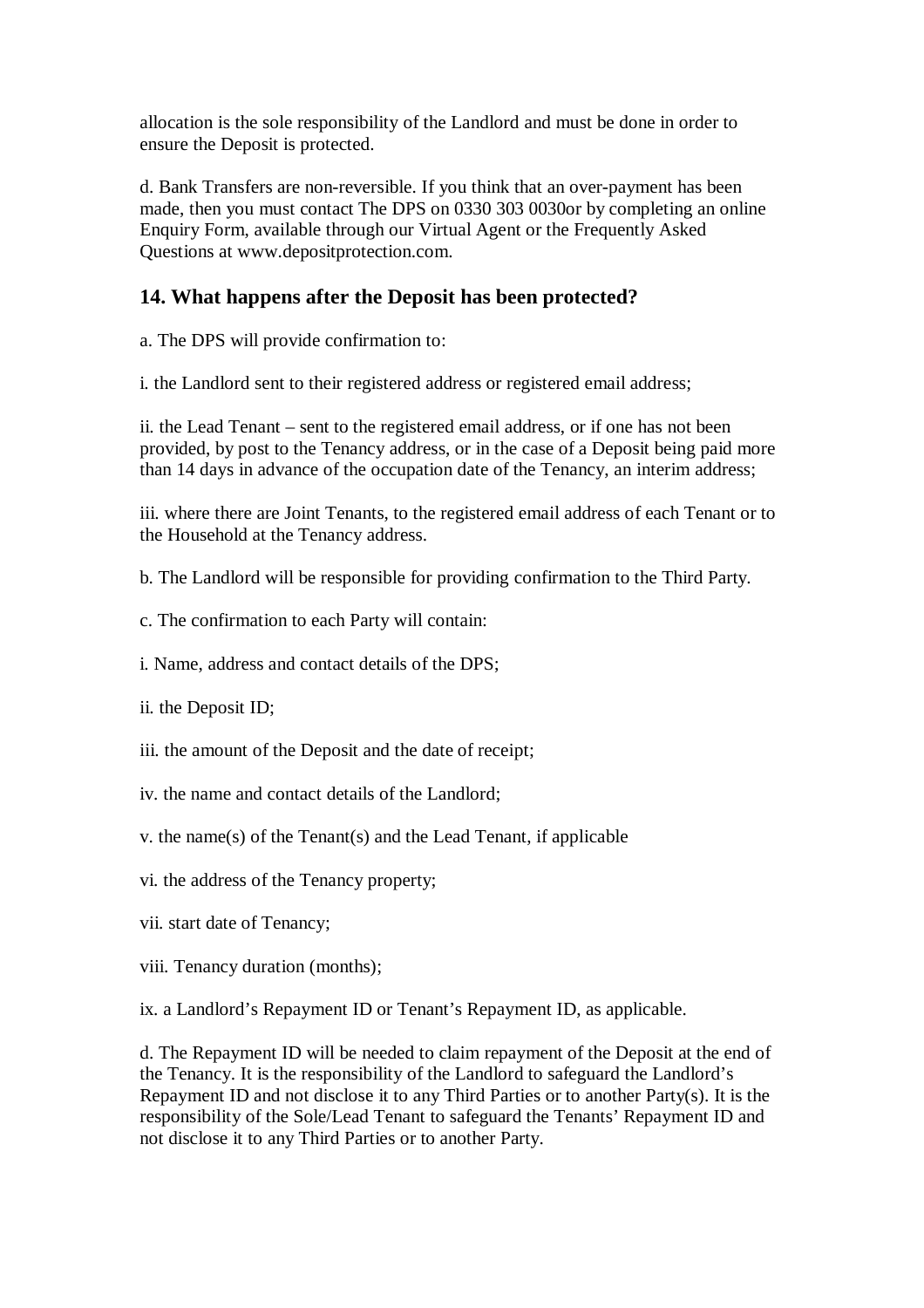e. If a Repayment ID has been lost, a Landlord can request a reminder of their Repayment ID through their online account. Landlords and Lead Tenants can request a reminder of their Repayment ID by completing an online Enquiry Form, available through our Virtual Agent or the Frequently Asked Questions at www.depositprotection.com or by telephoning 0330 303 0030. Tenants can also request a reminder of their Repayment ID by sending a request from a mobile phone to 07537 404 808 quoting REPAY and adding their deposit ID and Deposit amount.

f. If, following the expiry of a fi xed term period of a Tenancy, the tenancy continues on a statutory periodic basis or a new fi xed term period is agreed, The DPS will continue to protect the Deposit and treat it as if it had been received in respect of the statutory periodic tenancy or new fi xed term period tenancy.

#### **15. The Tenant's Logon**

a. Lead Tenants will be able to logon to the Service at www.depositprotection.com by inputting their Repayment ID and the Deposit ID.

b. Lead Tenants will be able to view all information held by the Service in relation to their Tenancy. Lead Tenant's will be able to amend or update Tenants' email addresses and telephone numbers. Lead Tenants will also be able to start the Deposit repayment process online.

16. Changes in Landlord's or Tenant(s) Data

a. Lead Tenants will be able to update their own contact details, Tenants' email addresses and telephone numbers at any time online. It is the Lead Tenant's responsibility to ensure that their forwarding address and all contact details are up-todate. Landlord's may change any other data held in relation to the Landlord or notify The DPS of a Change of Landlord or request a Change of Tenant. Landlords must ensure that all information held by The DPS in relation to Tenancies, and Deposits for which they are responsible are up to date and factually correct.

b. The Lead Tenant is solely responsible for updating their forwarding address and all contact details with The DPS. This update can be done over the telephone helpline, via their online log-in, or in writing.

c. Updates, changes and additions to information held by The DPS can only be made by the Landlord or the Lead Tenant. Changes can be notified:

i. via the telephone helpline

ii. via the online service

iii. in writing

d. Prior to any changes being made via the Contact Centre the Landlord or Lead Tenant, as applicable, will have to be positively identified.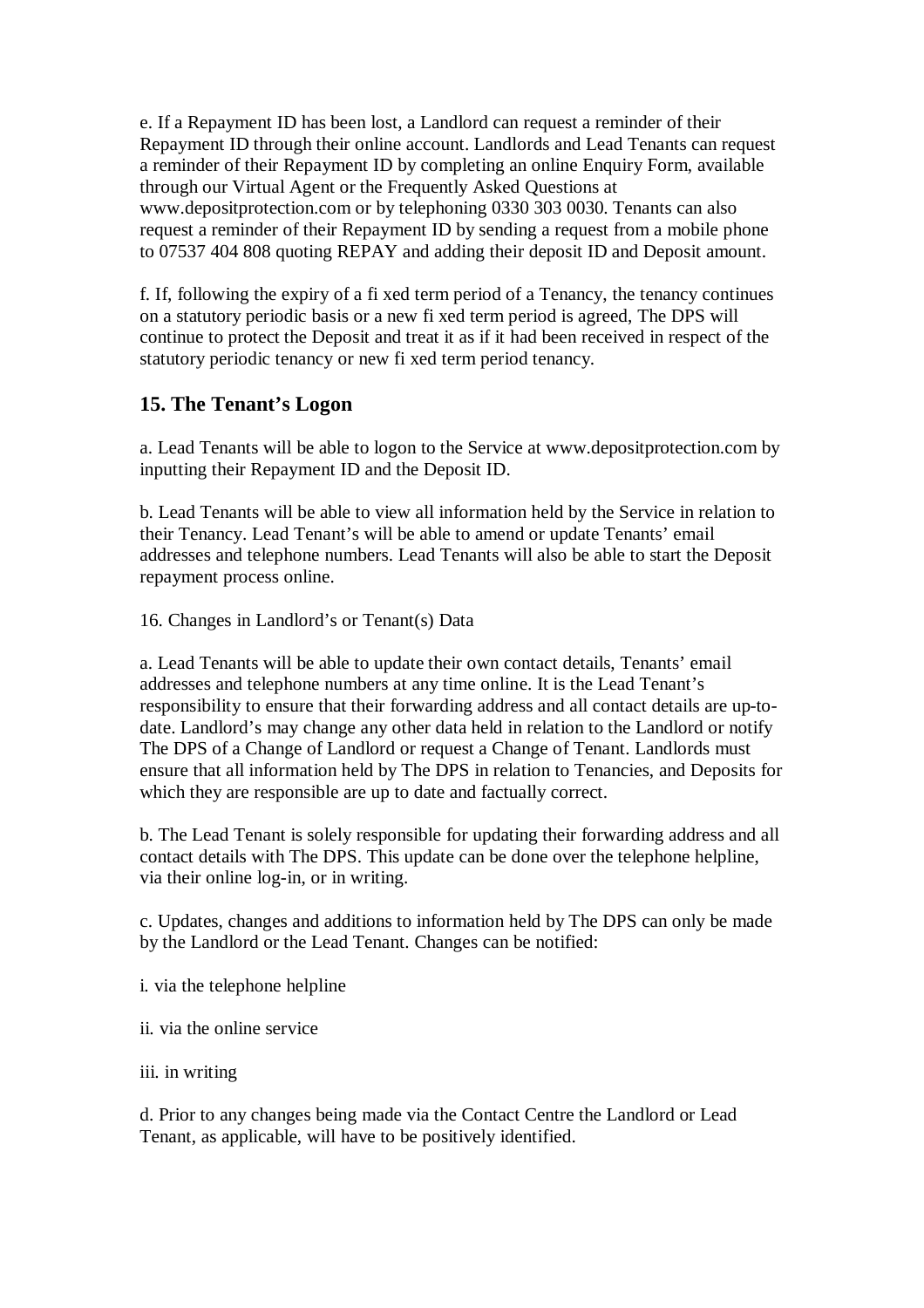e. Changes made via the online service will only be possible for registered Landlords or Lead Tenants logged onto the Service.

f. Changes made in writing must be signed by the Landlord or Lead Tenant as applicable.

g. Changes to Landlord and Tenant's data shall include Transfers

### **16. Changes in Landlord's or Tenant(s) Data**

a. Lead Tenants will be able to update their own contact details, Tenants' email addresses and telephone numbers at any time online. It is the Lead Tenant's responsibility to ensure that their forwarding address and all contact details are up-todate. Landlord's may change any other data held in relation to the Landlord or notify The DPS of a Change of Landlord or request a Change of Tenant. Landlords must ensure that all information held by The DPS in relation to Tenancies, and Deposits for which they are responsible are up to date and factually correct.

b. The Lead Tenant is solely responsible for updating their forwarding address and all contact details with The DPS. This update can be done over the telephone helpline, via their online log-in, or in writing.

c. Updates, changes and additions to information held by The DPS can only be made by the Landlord or the Lead Tenant. Changes can be notified:

- i. via the telephone helpline
- ii. via the online service

iii. in writing

d. Prior to any changes being made via the Contact Centre the Landlord or Lead Tenant, as applicable, will have to be positively identified.

e. Changes made via the online service will only be possible for registered Landlords or Lead Tenants logged onto the Service.

f. Changes made in writing must be signed by the Landlord or Lead Tenant as applicable.

g. Changes to Landlord and Tenant's data shall include Transfers

#### **17. Transfers**

Change of Landlords

a. Change of Landlords can be initiated online by the Landlord by the completion of a Change of Landlord Form or through the use of a paper Change of Landlord Form requested from the Contact Centre. The DPS will not register a Change of Landlord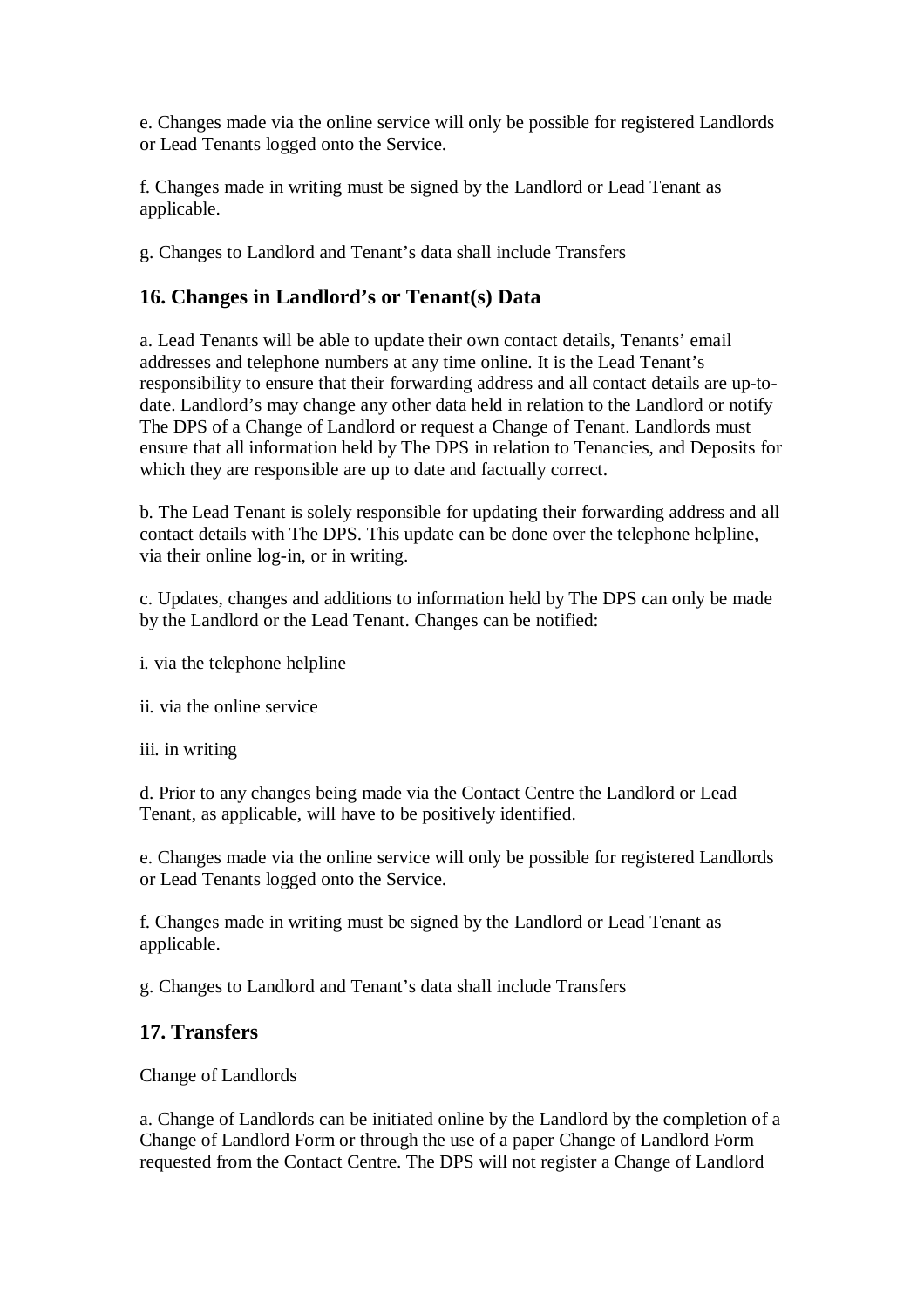unless the receiving Landlord is registered with the Service and holds a valid Landlord ID.

b. In the event of a Change of Landlord The DPS will deliver confirmations detailing the changes to:

i. the outgoing Landlord / Letting Agent / Organisation;

ii. the incoming Landlord / Letting Agent / Organisation;

iii. Tenant.

Change of Tenants

a. A Tenant Transfer should not be used where a Tenant is leaving the Tenancy. The Deposit Repayment Form claim process must be followed to repay the out-going Tenant's Deposit and a new Deposit must be submitted in respect of any new Tenant to the Property.

b. A Tenant Transfer should only be used to refl ect a change of Lead Tenant.

c. The Landlord should contact The DPS in writing or by completing an online Enquiry Form, available through our Virtual Agent or the Frequently Asked Questions at www.depositprotection.com, providing the details of the old and new Lead Tenant and giving the reason for the Change of Tenant.

d. In the event of a Change of Tenant The DPS will provide confirmations detailing the changes to:

i. the Landlord / Letting Agent / Organisation responsible for the property;

ii. the Lead Tenant – in the event that a new Lead Tenant role has been created as a result of the existing Lead Tenant moving out of the property;

iii. the incoming Tenants;

iv. the outgoing Tenants.

e. The DPS will not repay any part of the Deposit to outgoing Tenants unless a Joint Repayment Form is completed and submitted. A new Custodial Deposit Submission Form would then have to be submitted to The DPS in respect of the Deposit.

f. It is the responsibility of the Tenants to arrange for any payments to be made to departing Tenants or

Third Parties.

#### **18. Deposit Repayments**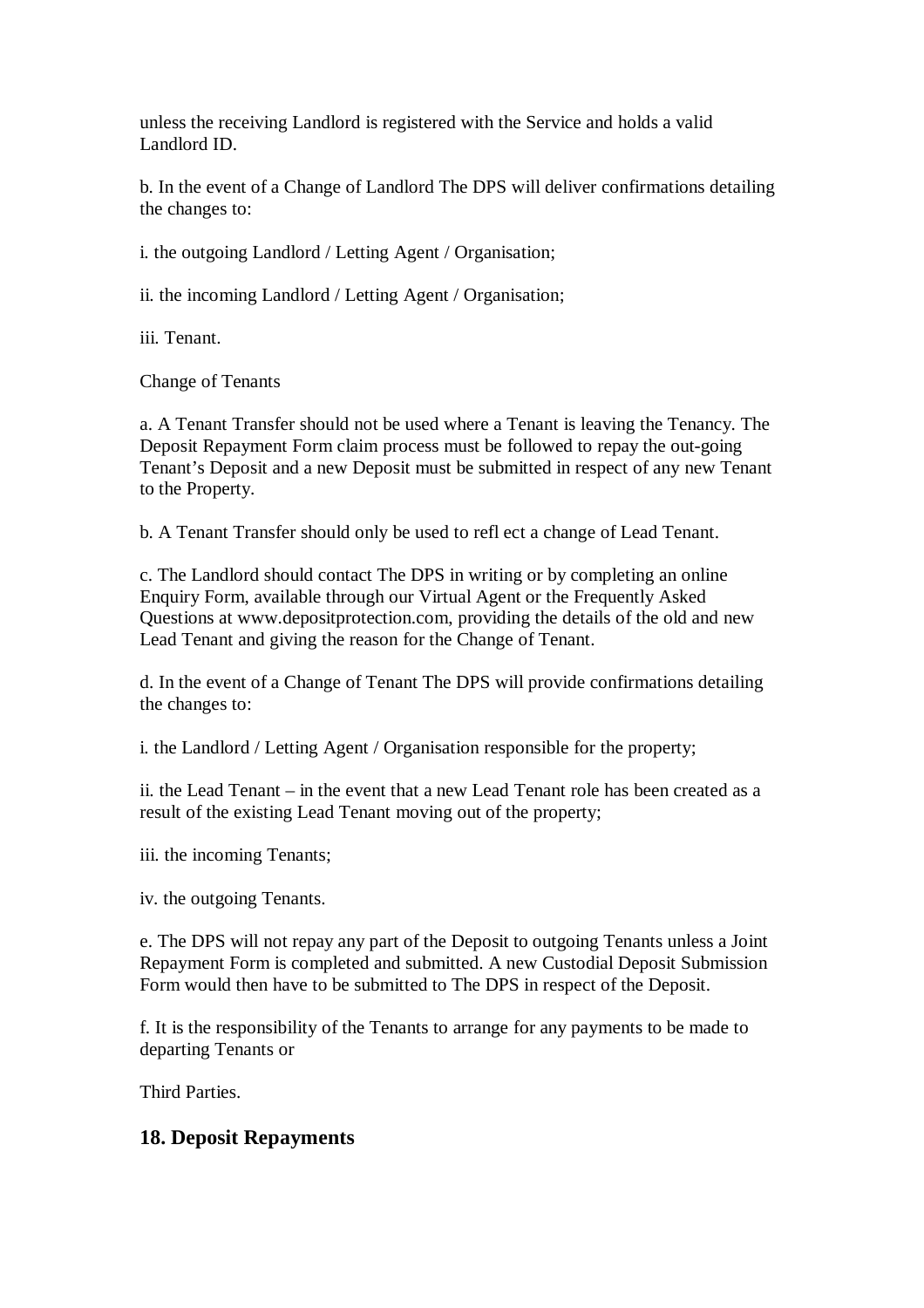a. The DPS will only allow a repayment to be started once the Deposit has been protected for a minimum period of 28 calendar days. If you wish to start the Joint Deposit Repayment process before this period of time, please contact us by completing an online Enquiry Form, available through our Virtual Agent or the

Frequently Asked Questions at www.depositprotection.com.

b. The DPS will not release any part of the Deposit unless:

i. it has all Parties' agreement to do so; or

ii. there is a Single Claim which is not disputed; or

iii. there is a Decision from an Adjudicator; or

iv. it is passed a Court Order which refers specifically to the Deposit and/or the scheme administrator and the amount of the Deposit to be paid out.

v. such release is permitted under its Adjudication rules as a result of a failure by either party to comply with the ADR Procedure.

c. The DPS urge all Landlords to meet with Tenants in an attempt to agree the fair distribution of the Deposit at the end of the Tenancy

#### **19. Joint Repayment Forms**

a. The completion of a Joint Custodial Deposit Repayment Form can be initiated by either the Landlord or the Tenant.

b. Repayments can either be

i. wholly agreed - all Parties agree on who should receive the Deposit at end of the Tenancy and no disputed amount exists;

ii. partially agreed – the Parties agree on the repayment of part only of the Deposit and a Dispute exists as regards the balance;

iii. disputed – there is a Dispute as to how the entire Deposit should be repaid.

c. All repayments must be initiated by the completion and submission of an online Joint Custodial Deposit Repayment Form or a paper Joint Custodial Deposit Repayment Form requested from the Contact Centre or by completing an online Enquiry form, available through our Virtual Agent or the Frequently Asked Questions at www.depositprotection.com.

d. The Landlord will be required to:

i. confirm the amount due to the Landlord;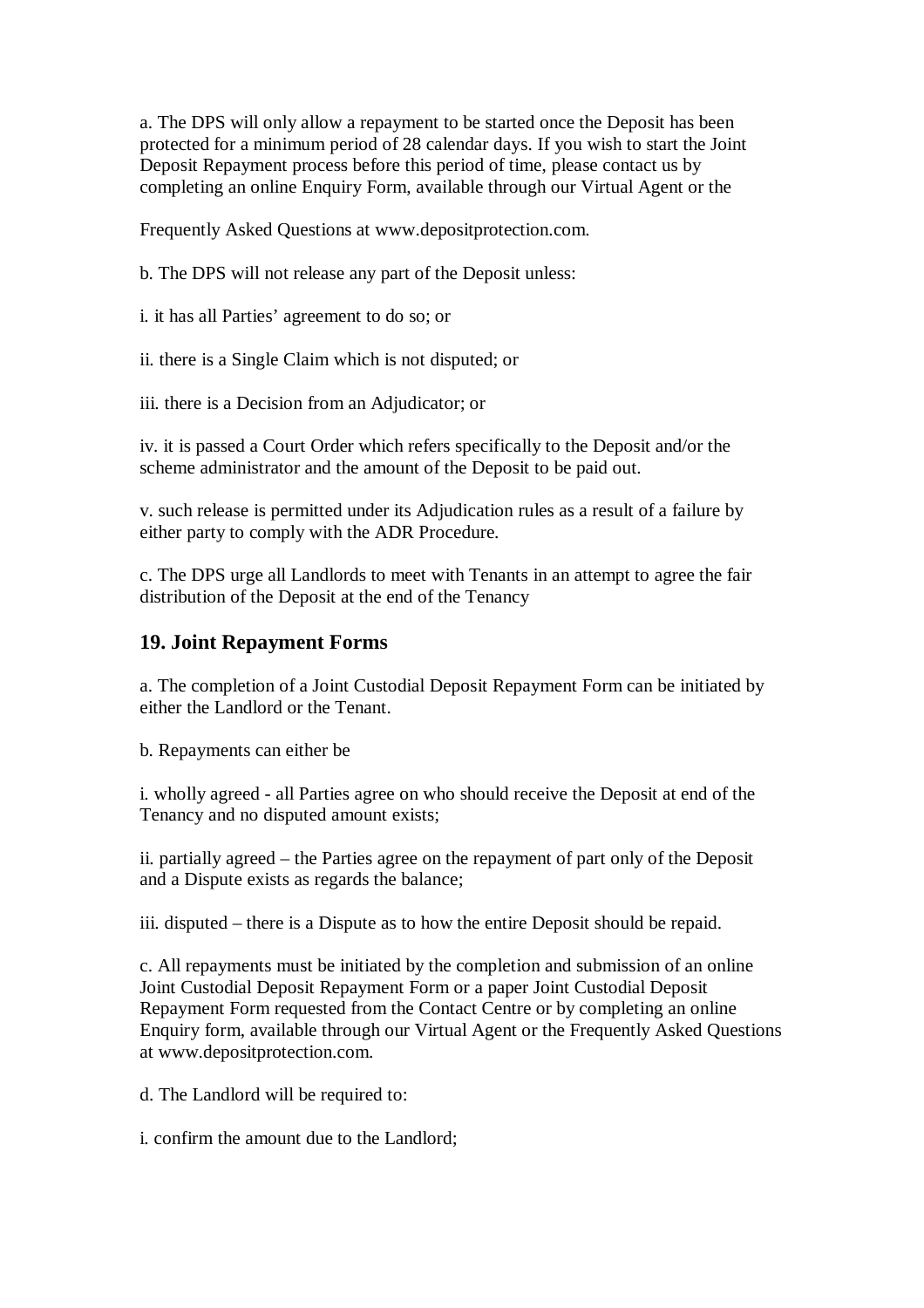ii. provide details of the repayment method, bank sort code, account number and reference if applicable;

iii. provide a valid Landlord's Repayment ID.

e. The Tenant will be required to:

i. confirm the amount due to each Tenant and any Third Party;

ii. provide details of the repayment method, bank sort code, account number and reference if applicable for each Tenant and any Third Party;

iii. provide forwarding address / valid email address (optional) for each Tenant and any Third Party;

iv. provide a valid Tenant's Repayment ID.

f. If there is a Dispute the Landlord and Tenant will be able to reconfirm online the amounts due to the Landlord and the Tenant. Alternatively, the Landlord and the Tenant may confi rm on the paper Joint Custodial Deposit Repayment Form the amount which is in Dispute. They will also both be required to confirm online or on paper that:

- they each agree that the Dispute be referred to Adjudication in accordance with these Terms and Conditions; and
- they will be bound by the Decision of the Adjudicator.

g. A failure to provide The DPS with any of the above information will result in the Joint Custodial Deposit Repayment Form being rejected and referred back to the Landlord for resolution.

h. Repayment of all or part of the Deposit will be made either via direct BACS transfer to the Landlord's and/ or Tenant(s)' accounts, sterling cheque or a combination of the two methods in accordance with the Joint Custodial Deposit Repayment Form. Cheques can be made payable to either The Landlord/Agent, the named Tenant(s) or a nominated third party, where authorised. Payment can also be made into overseas bank accounts for a fee of £25.89.

i. All payments will be released within 10 calendar days of processing a Joint Custodial Deposit Repayment Form.

#### **20. Confirmation of Deposit Repayment**

a. The DPS shall provide confirmation of the amount of the repayment paid to each Party to:

i. the Landlord; and

ii. all the Tenants.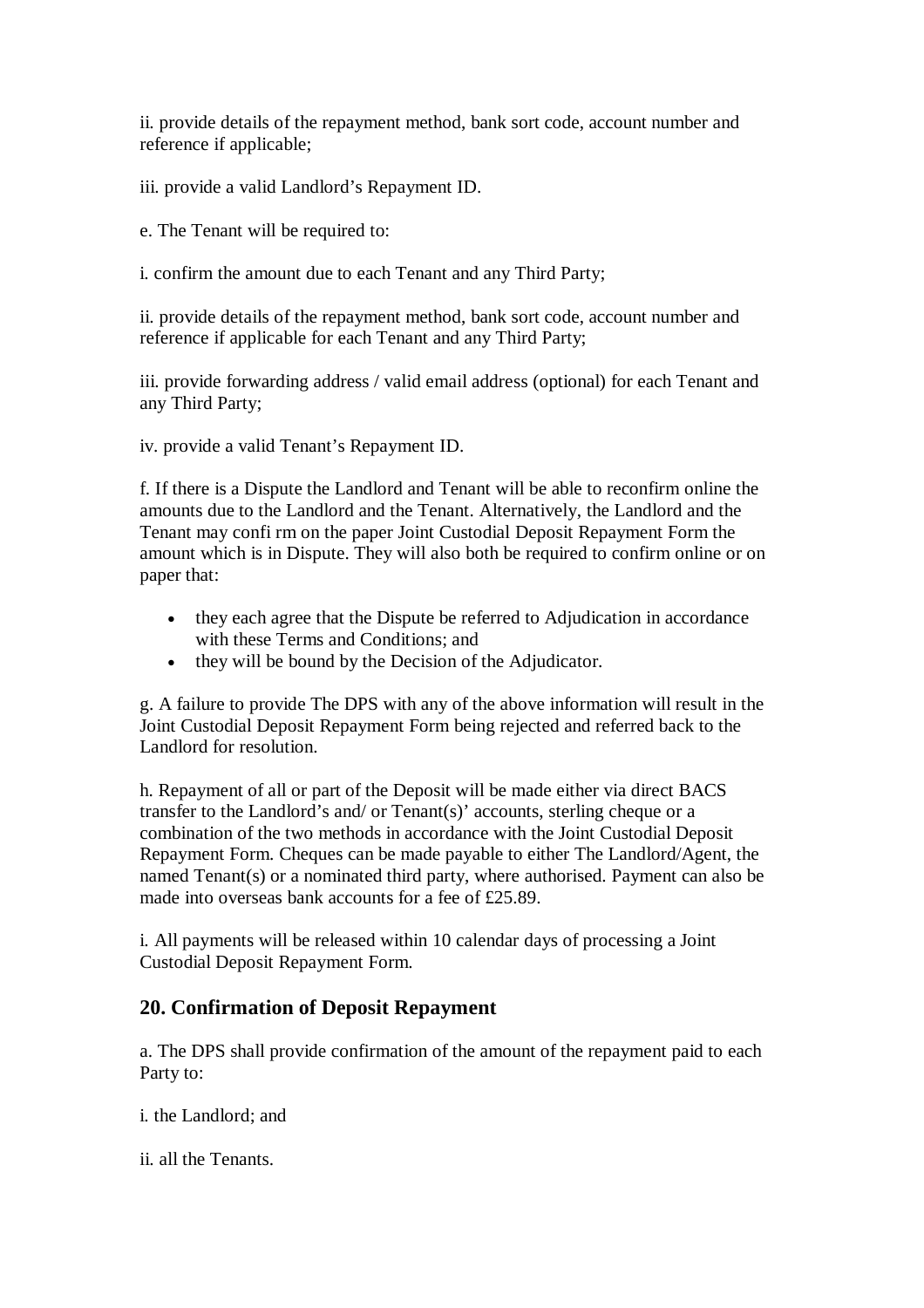iii. The DPS will send notification that a deposit has been claimed via e-mail, SMS or postal communication.

#### **21. Single Claim Process – When Can it be Used?**

a. The Single Claim Process is a method of repayment for use if:

i. the Landlord has no current address for the Tenant; or

ii. the Tenant fails to respond to the Landlord's written notice requiring that the Landlord be paid some or all of the Deposit within 14 calendar days of the end of the Tenancy; or

iii. the Tenant has no current address for the Landlord; or

iv. the Landlord fails to respond to the Tenant's written notice asking whether the Landlord accepts that the Tenant should be paid some or all of the Deposit within 14 calendar days of the end of the Tenancy.

b. The following criteria needs to have been met before the Single Claim Process can be used:

i. at least 14 calendar days must have passed since the end of the Tenancy (i.e. the contractual end of the Tenancy or where notice has been given and has expired); and

ii. agreement has not been reached between the Landlord and Tenant about the Deposit repayment; and

iii. one of the relevant conditions set out in  $(a)(i)$  to  $(a)(iv)$  above have been met; and

iv. the claiming Party believes they should be repaid some or all of the Deposit.

v. The amount claimed by the Landlord must be referable to: an amount of unpaid rent or any other sum due under the terms of the Tenancy; or

vi. a liability of the Tenant to the Landlord arising under or in connection with the Tenancy in respect of damage to the premises subject to the Tenancy, or loss of or damage to property on those premises, other than damage caused by fair wear and tear.

#### **22. Single Claim Process - Statutory Declaration**

a. To use the Single Claim Process, either the Landlord or Tenant who is claiming part or all of the Deposit (the "Claiming Party") must provide The DPS with a Statutory Declaration at least 14 calendar days after the Tenancy has ended.

b. The Statutory Declaration can be obtained by logging into the deposit online, completing an online Enquiry Form, available through our Virtual Agent or the Frequently Asked Questions at www.depositprotection.com or by telephoning 0330 303 0030.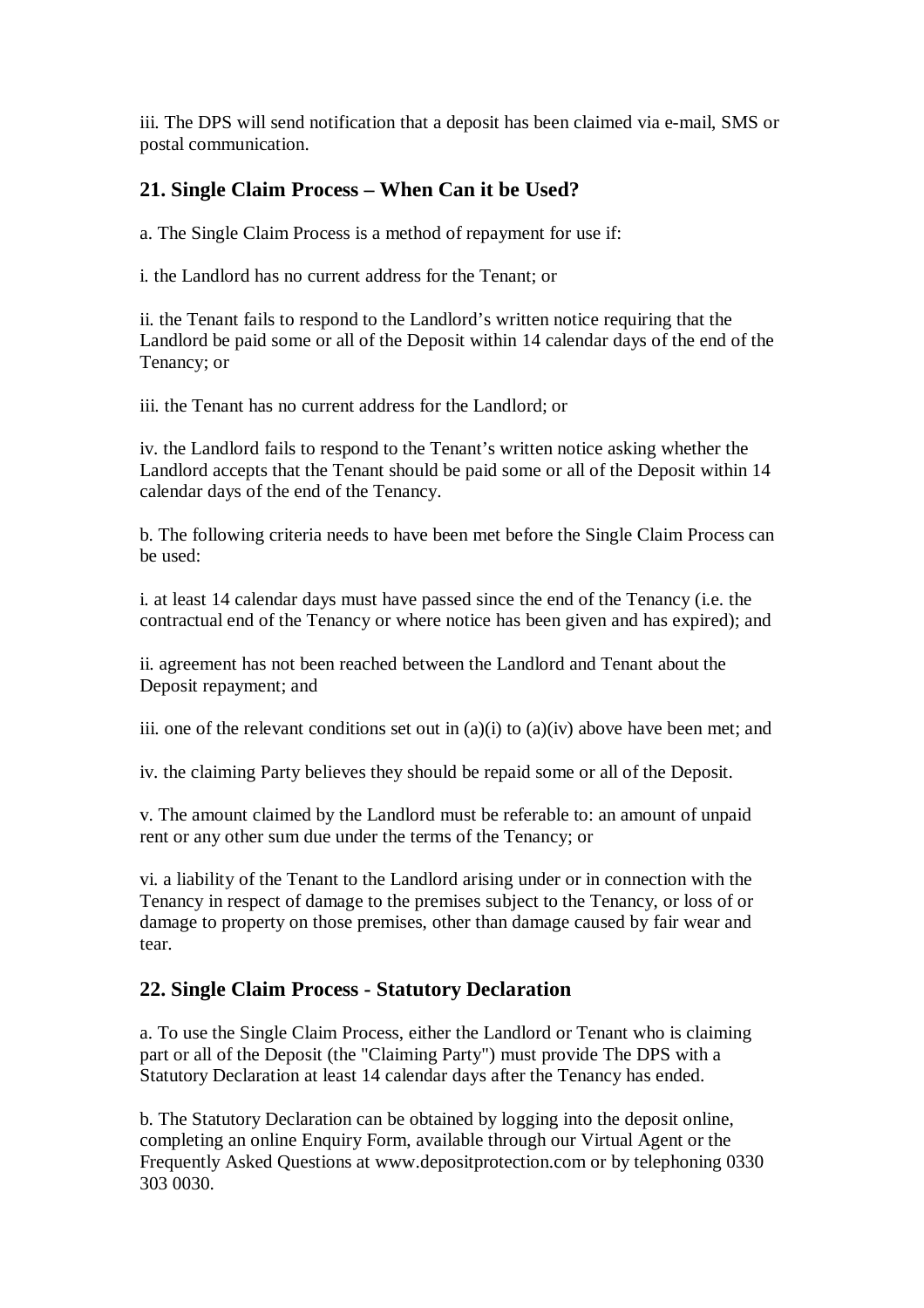c. PLEASE NOTE: the Statutory Declaration must be sworn or affirmed in the presence of a Solicitor/Commissioner for Oaths/ or a Magistrate.

d. The Statutory Declaration must contain the following information:

i. the date on which the Tenancy ended;

ii. confirmation that the Parties have failed to reach agreement with respect to the repayment of the Deposit, with details of any communications between them since that date (whether relating to the Deposit or otherwise);

iii. the basis on which the amount of the Deposit claimed is calculated, with particulars of any facts relied on to justify claiming that amount;

iv. confirmation of whether the Statutory Declaration is being made on the basis that;

1. the Claiming Party has no current address for, or other means of contacting the other party, whether that be the Landlord or Tenant (the "Other Party"). If so, details must be given of any address (other than the Tenancy property) and other contact details (including telephone numbers or email addresses) which the Claiming Party has for the Other Party; or

2. the Other Party has failed to respond to the Claiming Party's written notice in relation to the distribution of the Deposit. In this case a copy of the written notice sent to the Other Party must be attached.

v. any information the Claiming Party has as to the whereabouts of the Other Party;

vi. confirmation that the Claiming Party gives his consent, in the event of the Other Party disputing that they should be paid all or part of the Deposit, for the Dispute to be resolved via Adjudication;

vii. confirmation that the Claiming Party considers that he is entitled to be paid all or part of the Deposit as claimed; and

viii. a declaration that the Claiming Party makes the Statutory Declaration in the knowledge that if he knowingly and wilfully makes a false declaration he may be liable to prosecution under Section 6 of the Perjury Act 1911.

#### **23. Single Claim Process – Statutory Declaration Notice and Resolution**

a. Once The DPS has received a properly completed Statutory Declaration which meets the above requirements.

it will issue a Statutory Declaration Notice and a summary of the claim to the Other Party's registered address

asking the Other Party to indicate within 14 calendar days of receipt: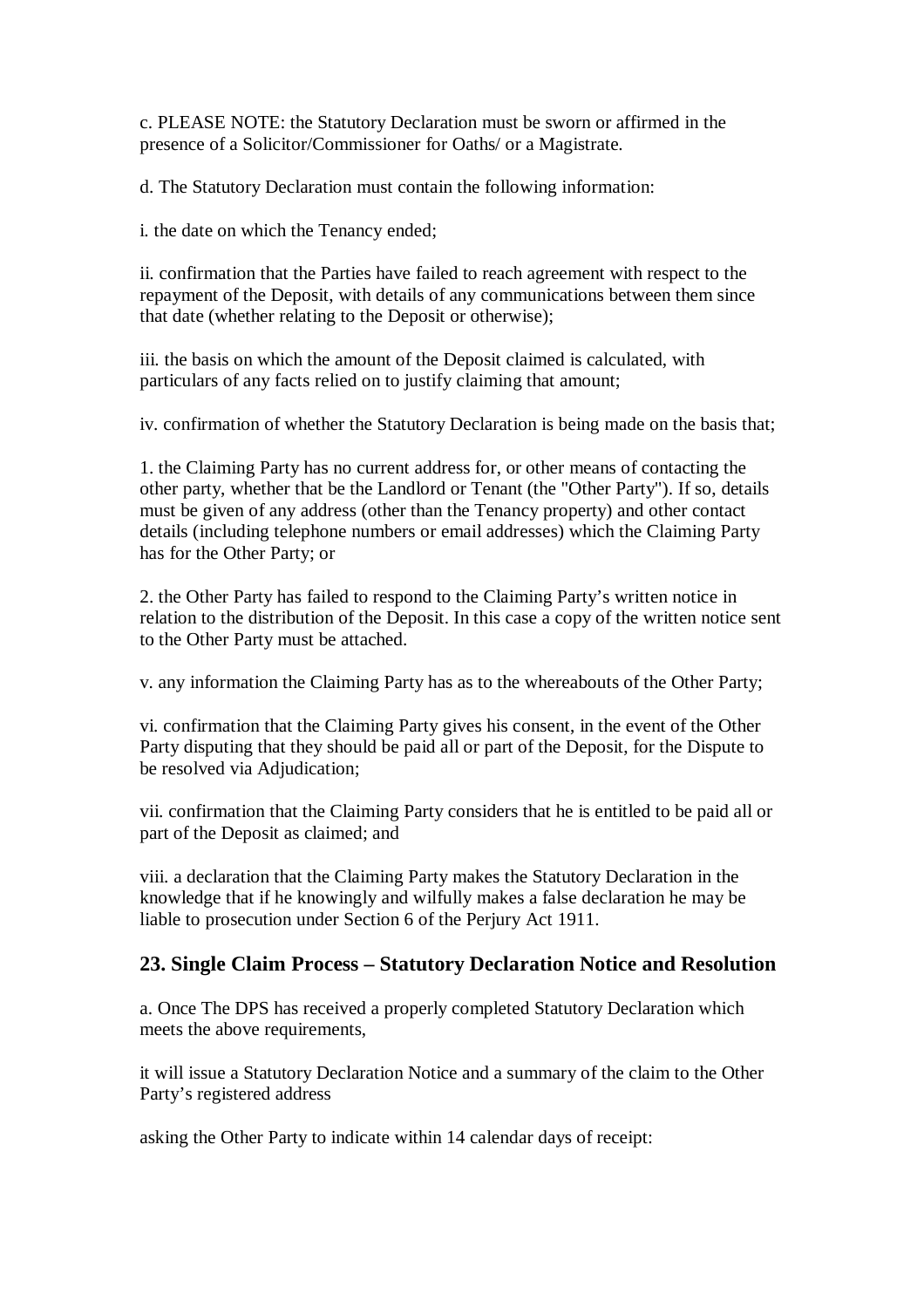i. whether the Other Party accepts that the Claiming Party should be paid the whole of the amount claimed;

ii. whether the Other Party accepts that the Claiming Party should be paid part of the amount claimed and,

if so, how much; and

iii. if the Other Party does not accept that the Claiming Party should be paid the whole of the amount claimed, whether the Other Party consents to the Dispute being resolved by an Adjudicator. The DPS will also, where possible, send notification that a postal Notice has been issued via email or SMS.

b. Unless the Other Party completes and returns the Statutory Declaration Notice so that it is received by The DPS within 14 calendar days of issuance (the Statutory Declaration Deadline), indicating their responses to a.i – iii above, The DPS will release the full amount claimed to the Claiming Party within 10 calendar days of the Statutory Declaration Deadline.

c. If the Other Party completes and returns the Statutory Declaration Notice so that it is received by The DPS within the Statutory Declaration Deadline, confirming that he accepts that the whole or part of the amount claimed should be paid to the Claiming Party, such amount will be paid to the Claiming Party within 10 calendar days of The DPS receiving the Statutory Declaration Notice.

d. If the Other Party completes and returns the Statutory Declaration Notice so that it is received by The DPS within the Statutory Declaration Deadline, indicating that he does not accept that the Claimant should be paid all or any of the amount claimed, The DPS will inform the Claiming Party that their claim has been rejected wholly or in part and shall provide a summary of the Other Party's Statutory Declaration Notice.

e. The Claiming Party will have 7 calendar days from the issue of the summary of the Other Party's Statutory Declaration Notice to either accept or disagree with the contents of the Other Party's Statutory Declaration Notice and to submit any additional evidence which they wish to be taken into account. The Other Party will also be given 7 days notice that the Dispute will be referred to the Adjudicator and given 7 days to submit any final evidence. If no response is received from the Claiming Party or the Other Party within 7 calendar days of the issuance of the summary of the Other Party's Statutory Declaration Notice, the Dispute will be referred to the Adjudicator in any event.

f. If the Other Party completes and returns the Statutory Declaration Notice so that it is received by The DPS within 14 calendar days but fails to indicate whether he consents to the Dispute being resolved by an Adjudicator, he will be treated as having given his consent for the Dispute to be referred to Adjudication. Both Parties will then be informed that the Dispute has been referred to Adjudication as detailed in (e) above.

g. Upon completion of the steps detailed above, The DPS will forward copies of the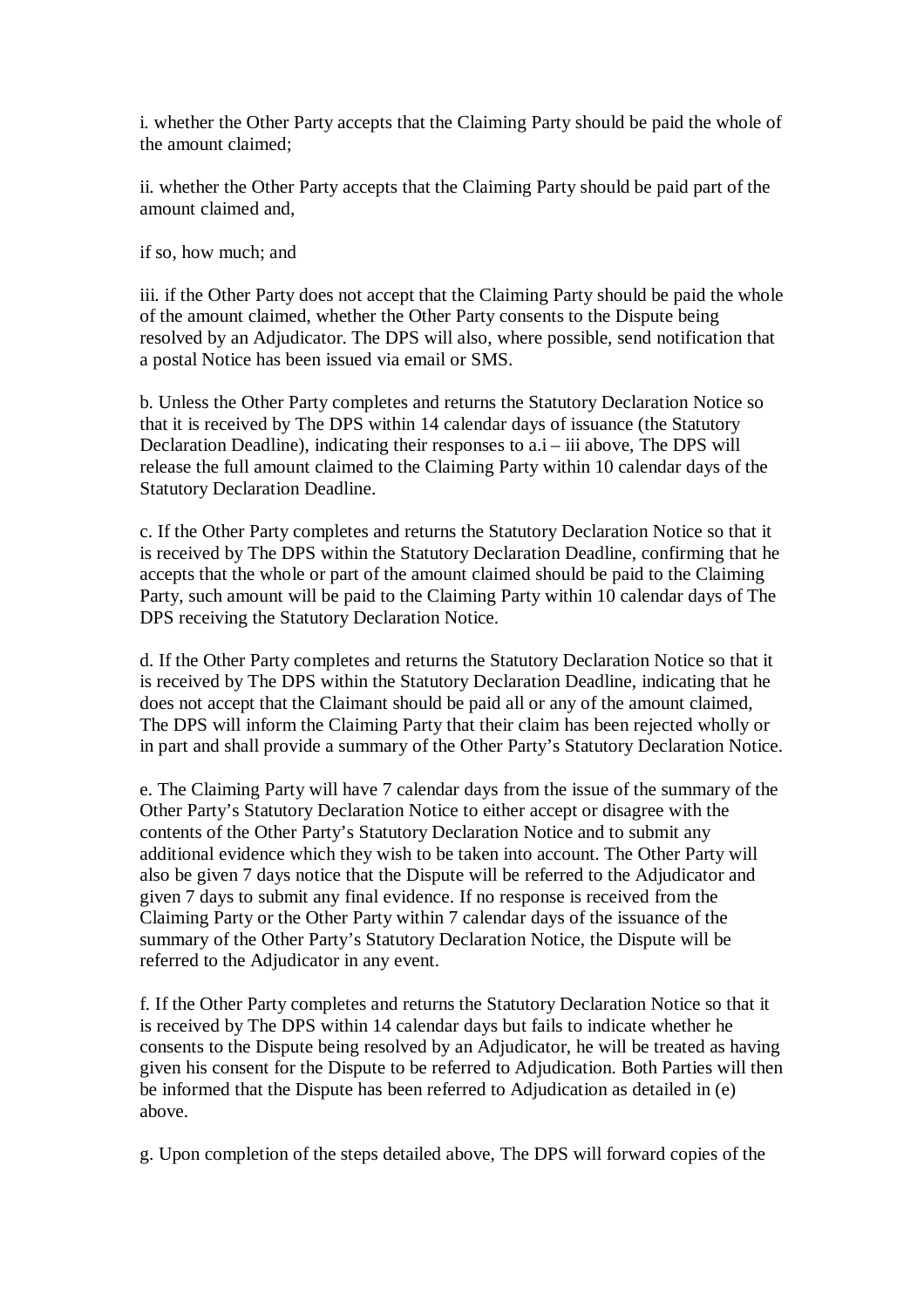i. the Statutory Declaration;

ii. the Statutory Declaration Notice;

iii. any additional evidence submitted by either Party; to the Adjudicator (see; Adjudication at section 29 below).

h. The DPS will release any undisputed amount to the party or parties concerned.

i. Any evidence submitted by either party after the Dispute has been referred to the Adjudicator will not be considered by the Adjudicator if a Decision has already been made.

#### **Adjudication – The Alternative Dispute Resolution (ADR) Service**

#### **24. Eligibility to use the ADR Procedure**

a. The ADR Procedure can only be used if both the Landlord and Tenant have completed a Joint Custodial Deposit Repayment Form notifying The DPS that there is a Dispute in relation to the repayment of the Deposit and requesting that the Dispute be referred to Adjudication and confirming that Landlord and Tenant will be bound by the Decision of the Adjudicator or if the Parties have completed the Single Claim Process detailed in Sections 21 to 23 above.

b. Once consent to use the ADR Procedure has been received from both Landlord and Tenant, this consent cannot subsequently be withdrawn.

c. In the event that a Landlord or a Tenant does not provide their consent for the Dispute to be resolved through the ADR Procedure, the Dispute must be resolved by the parties or through the courts. If the party who does not provide its consent for the Dispute to be resolved through the ADR Procedure does not start the required court proceedings within 6 months of responding to the repayment claim or Statutory Declaration Notice, indicating that they do not consent to the ADR Procedure, any disputed amount may be released by The DPS to the other party.

d. Disputes will only be referred to Adjudication if both the Landlord and Tenant comply with these Terms and Conditions.

e. Putting a Dispute through the ADR Procedure does not remove the duty of one party to pay the other any other amounts which are due.

f. Use of the ADR Procedure is free of charge (other than the Parties' own costs) to the Landlord and Tenant.

g. Each Party must bear their own costs of participating in the ADR Procedure. The Adjudicator cannot make any award on costs.

h. The Landlord and Tenant are free to settle the Dispute between them on an agreed basis at any time and at any stage of the ADR Procedure but they must both then notify The DPS of their agreement to do so (by providing an instruction signed by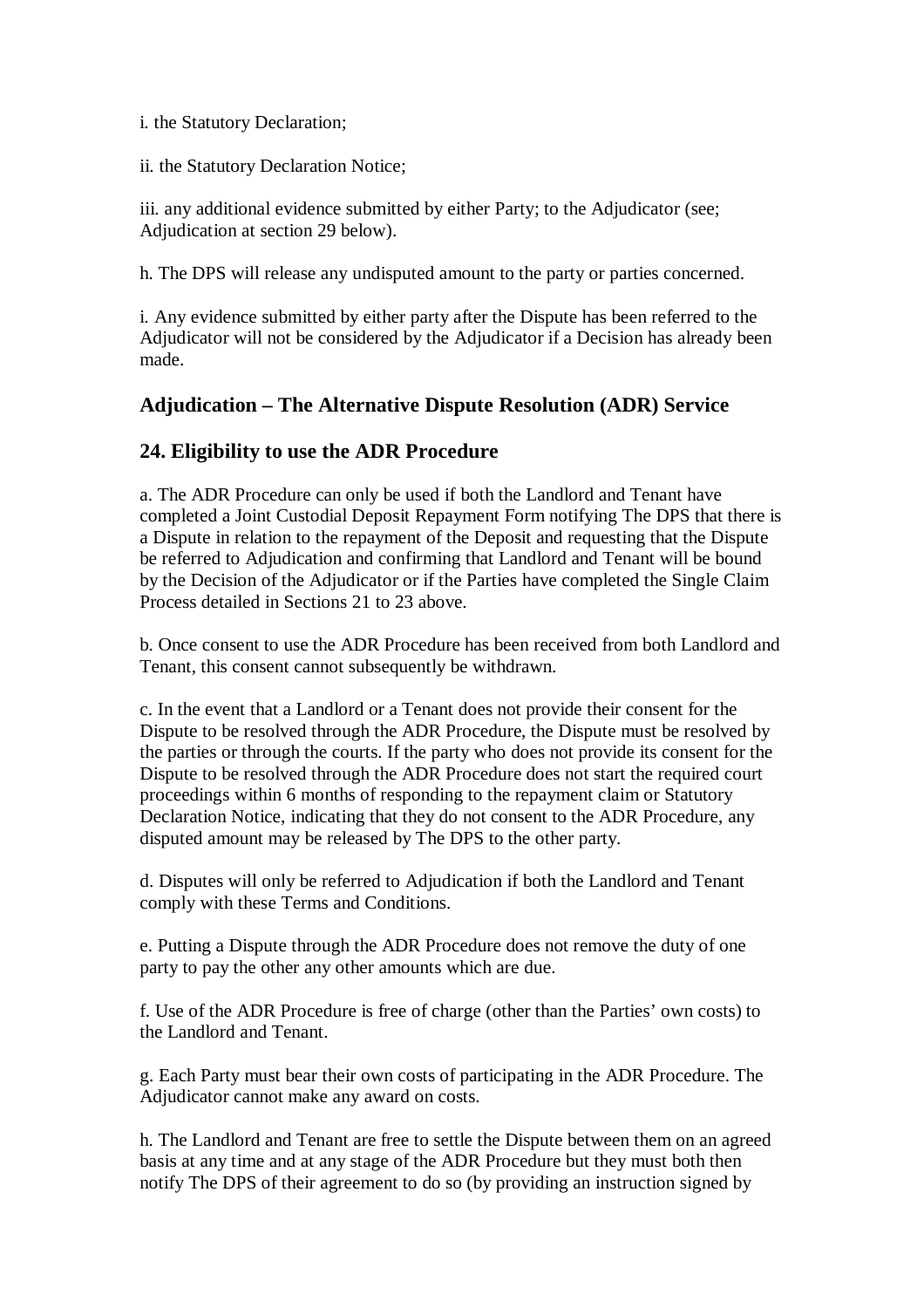both Parties), so that The DPS can return the Deposit in accordance with that agreement.

i. The Adjudicator can only make a Decision to award up to the value of the Deposit.

j. If either of the Parties fails to comply with any of the steps detailed in these Terms and Conditions the Dispute may be rejected and the Deposit will be dealt with in accordance with these Terms and Conditions.

k. The DPS may determine in its absolute discretion whether a Party has complied with these Terms and Conditions and is eligible to participate in, or continue to participate in, the ADR Procedure.

l. The Dispute must not be the subject of an existing court action.

m. Disputes will not be admitted to the ADR Procedure where, in the reasonable opinion of The DPS:

i. they relate to matters other than the return of the Deposit; and/or

ii. where either Party has indicated their intention to issue legal proceedings in respect of any of the issues involved in the Dispute; and/or

iii. the issues involved have already been determined by a Court;

n. The Adjudicator may also reject Disputes which, in their reasonable opinion:

i. are being pursued in an unreasonable manner;

ii. are frivolous;

iii. are vexatious; and/or

iv. seek to raise matters which have already been decided upon or which were previously decided by a similar dispute process, or raise matters which, in the opinion of the adjudicator, exceed the Adjudicator's jurisdiction.

o. Evidence submissions can be made only to the Dispute Resolution Team by post to the address set out in  $4(c)$ , or by email to disputes@depositprotection.com. All evidence submissions must be received before midnight on the deadline day. Evidence received after that time will not be accepted.

p. In the event that a Dispute is in relation to a tenancy that is not an assured shorthold tenancy, The DPS reserves the right to charge a fee of £500 plus VAT or 10% of the Deposit amount, whichever is the greater. Any sum due is payable by the Landlord and, where possible, will be deducted from any amount payable to the Landlord as a result of the Adjudication Decision. If there is no amount payable to the Landlord as a result of the Adjudication Decision, or if the amount payable does not amount to the fee applicable, the Landlord will be required to separately make payment to The DPS within 14 days of the request for payment.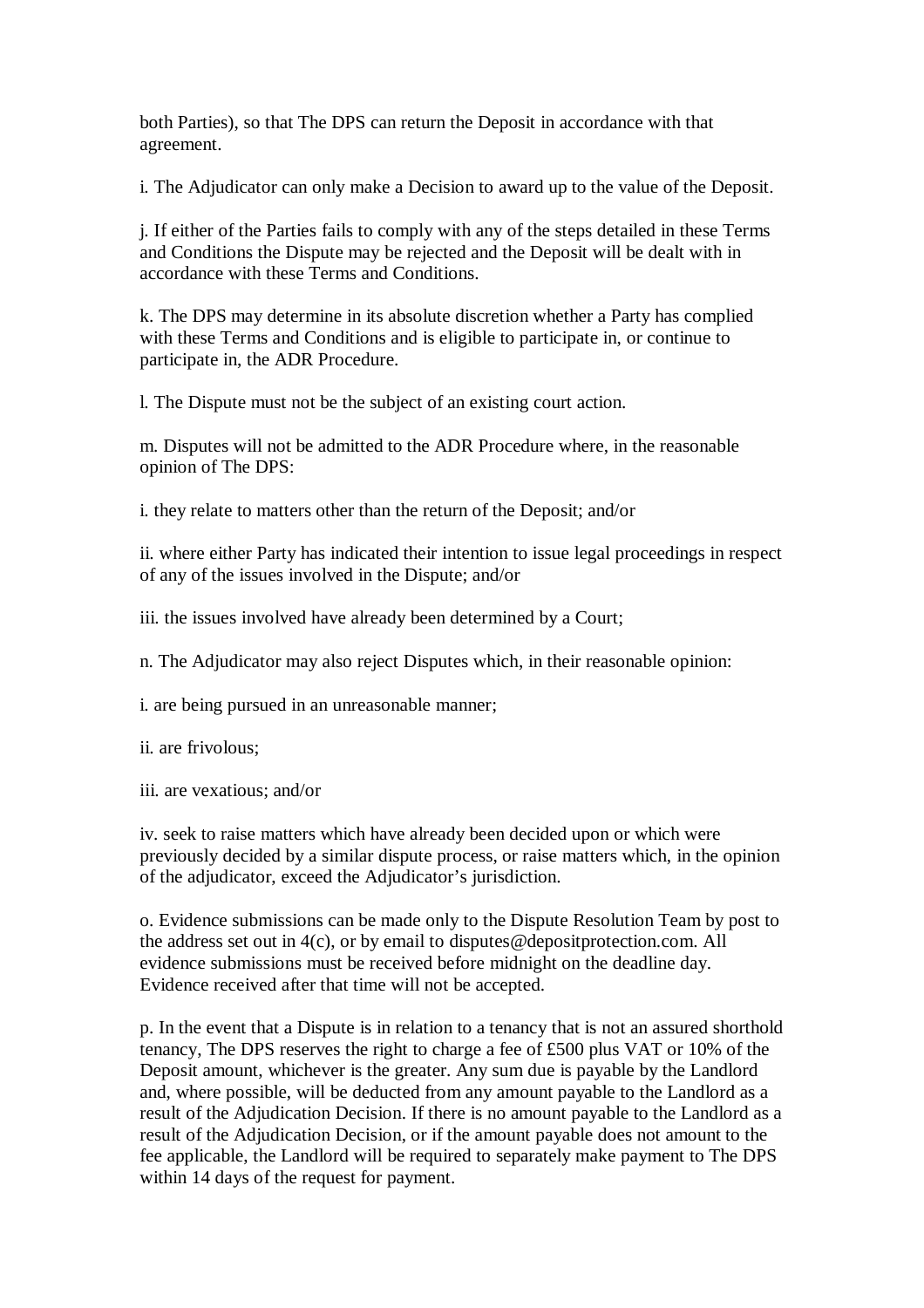q. The DPS reserves the right not to admit to the ADR Procedure a tenancy that is not an assured shorthold tenancy or where the deposit amount is £5000.00 or greater.

#### **25. Initiating the ADR Procedure - The Joint Custodial Repayment Form**

a. Where a Dispute arises between the Parties which cannot be resolved by negotiation between them or by The DPS, if the Parties wish to use the ADR Procedure they must complete the Joint Custodial Deposit Repayment Form and submit it to The DPS

b. If the Joint Custodial Deposit Repayment Form has not been properly completed (including being signed and dated by both parties) and/or strikes out any of the mandatory declarations (such as the Landlord's or Tenant's agreement to be bound by the Decision of the Adjudicator) then the referral to Adjudication may be invalid and the Parties will be directed by The DPS to pursue the Dispute via the Courts. The DPS shall continue in accordance with section 30 of these Terms and Conditions below, to hold the Deposit until instructed to do otherwise by a Court Order or instruction signed by both Parties.

#### **26. Notification of a Dispute to The DPS**

a. Upon receipt of a duly completed Joint Custodial Deposit Repayment Form notifying The DPS of a Dispute, The DPS will issue a Landlord's Evidence Form to the Landlord. The Landlord's Evidence Form must be fully and properly completed and received by The DPS within 14 calendar days of it being issued. The DPS will also, where possible, send notification that a Landlord's Evidence form has been issued, via email or SMS.

b. The Landlord's Evidence Form should include the following information:

i. a statement of the precise issues which are in Dispute and the reasons for the amount of any Deposit claimed by the Landlord;

ii. attach the signed check-in inventory and schedule of condition;

iii. attach vacating instructions;

iv. attach the signed check-out inventory and schedule of condition;

v. attach a signed and legally compliant written tenancy agreement

vi. if a Letting Agent or Organisation is acting, attach a copy of their terms of business/management;

vii. attach a schedule of the cost of any works sought to be deducted from the Deposit together with estimates, invoices and receipts (produced by an independent or third party) and photographs if available;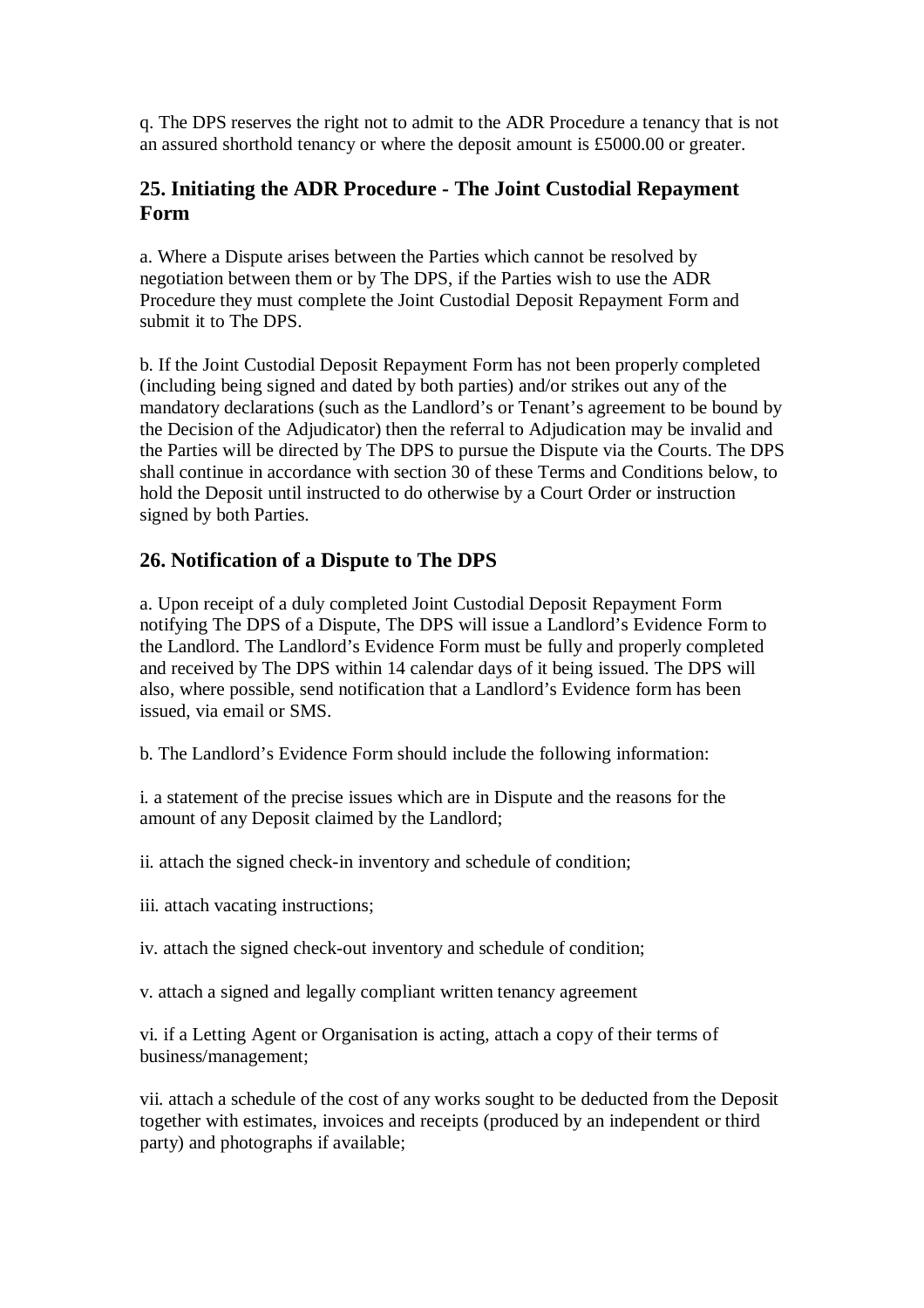viii. attach a statement of the rent account, if relevant;

ix. where housing benefit has been paid, attach a letter from the Housing Benefit Department stating when it will stop, or that it has stopped;

x. attach any other relevant information including photographs, DVDs, correspondence or receipts. Any photographs or digital evidence must be signed or a statement should be attached signed by the Party providing them and showing the date on which they were taken; and

xi. confirm that they have contacted the Tenant and provide a copy of any correspondence between them or details of their discussions.

c. Following receipt of the Landlord's Evidence Form, The DPS may request additional information or clarification.

d. It is the Landlord's sole responsibility to provide The DPS with a signed, valid, written tenancy agreement for the purposes of Adjudication when requested and in any event before the case is passed to the Adjudicator. If no copy of the tenancy agreement is received by The DPS, the Dispute Papers will be passed to the Adjudicator in line with the normal timescale in any event. Please note that the Landlord's claim is likely to fail if such a tenancy agreement is not supplied.

e. If the Landlord fails to complete and return the Landlord's Evidence Form so that it is received by The DPS within 14 calendar days of it being issued, The DPS will pay the Deposit out in accordance with the Tenant's instructions contained on the Joint Custodial Repayment Form.

#### **27. Notification of a Dispute to the Tenant**

a. The DPS will provide the Tenant with a summary of Landlord's submitted evidence and a Tenant's Evidence Form. The Tenant's Evidence Form must be fully and properly completed and received by The DPS within 14 calendar days of it being issued. The DPS will also, where possible, send notification that a Tenant's Evidence form has been issued, via email or SMS.

b. The Tenant's Evidence Form requires the following information be provided:

i. set out the reasons why the Tenant denies that the Landlord is entitled to some or all of the Deposit; and

ii. attach any other relevant information including photographs, DVDs, correspondence or receipts. Any digital evidence must be signed or a statement should be attached signed by the party providing them and showing the date on which they were taken.

c. If there is a Lead Tenant they must complete the Tenant's Evidence Form on behalf of all Tenants.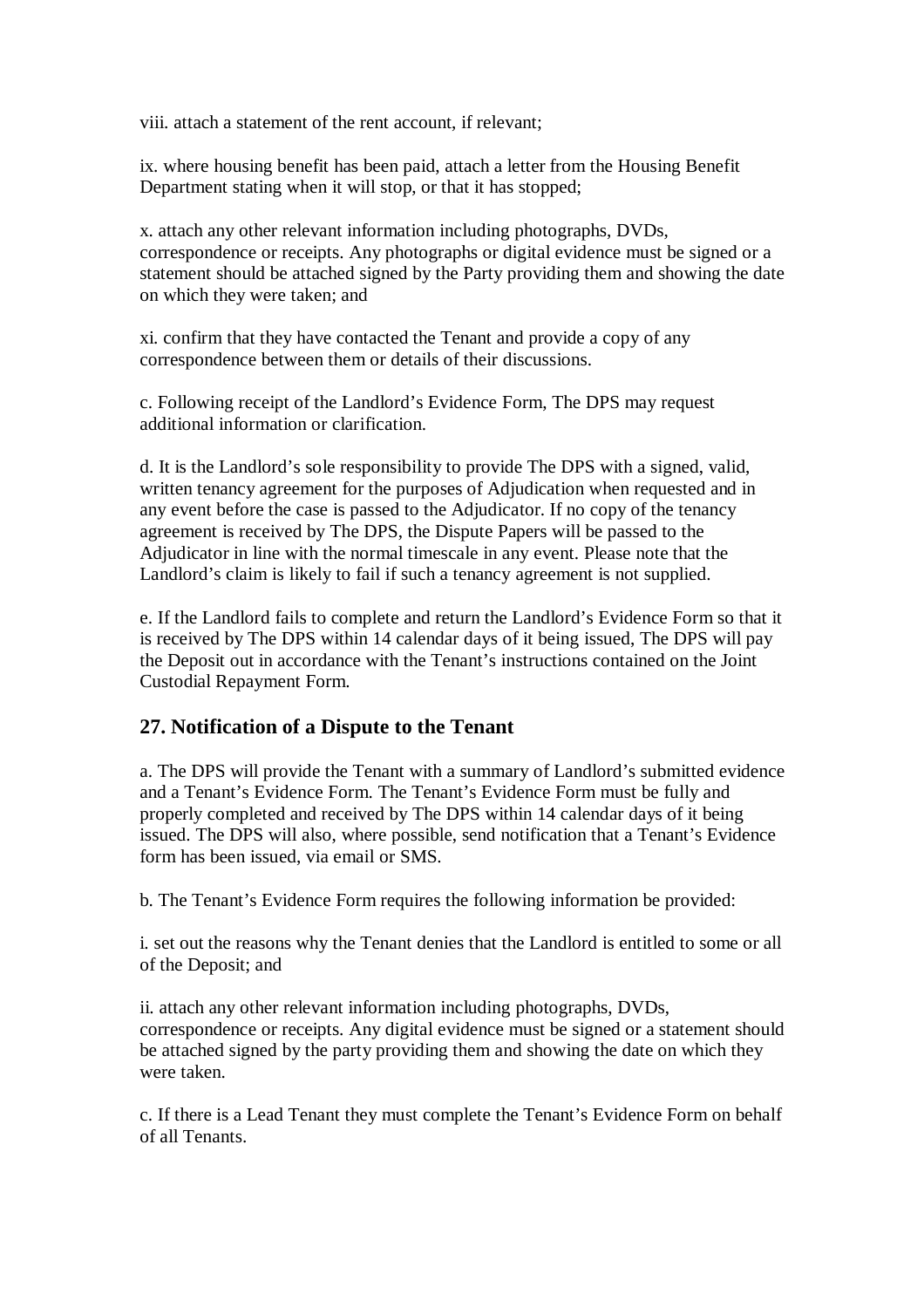d. If the Tenant fails to complete and return the Tenant's Evidence Form so that it is received by The DPS within 14 calendar days of it being issued, The DPS will pay the Deposit out in accordance with the Landlord's instructions contained on the Joint Custodial Repayment Form.

#### **28. Landlord's Response**

a. The DPS will provide the Landlord with a summary of the Tenant's submitted Evidence. The Landlord will have 7 calendar days from the issue of the summary of the Tenant's Evidence Form to either accept or disagree with the contents of the Tenant's Evidence Form and to submit any additional evidence which they wish to be taken into account. If no response is received from the Landlord within 7 calendar days, the Dispute will be referred to the Adjudicator. All additional evidence must be received within this time frame.

### **29. The Adjudication**

a. Upon completion of the steps detailed above, The DPS will forward copies of

i. the Landlord's Evidence Form, Statutory Declaration or Statutory Declaration Notice;

ii. the Tenant's Evidence Form, Statutory Declaration or Statutory Declaration Notice;

iii. any additional evidence submitted by the Landlord or the Tenant; to the Adjudicator.

b. Any evidence submitted by either party after the Dispute has been referred to the Adjudicator will not be considered by the Adjudicator if a Decision has already been made.

c. The Adjudicator will be fair and unbiased and will make a Decision based on the evidence contained in the Dispute Papers. Adjudications are made on the basis of the documentary evidence submitted to The DPS. Please ensure you submit all of the supporting evidence you feel necessary to substantiate your case at the time when you are requested to do so. Any documentation or evidence submitted after the Dispute has been sent to the Adjudicator may not be considered.

d. The Adjudicator may:

i. make any necessary enquiries - provided the Adjudicator tells the Parties about those enquiries and allows them to comment on the findings, where appropriate receive and take account of any spoken or written evidence the Adjudicator thinks is relevant;

ii. carry on with the Adjudication even if either Party does not act in accordance with these Terms and Conditions or any instruction;

iii. end the Adjudication if it appears that the Dispute cannot be settled under it, or if the Parties settle their dispute before a Decision is made.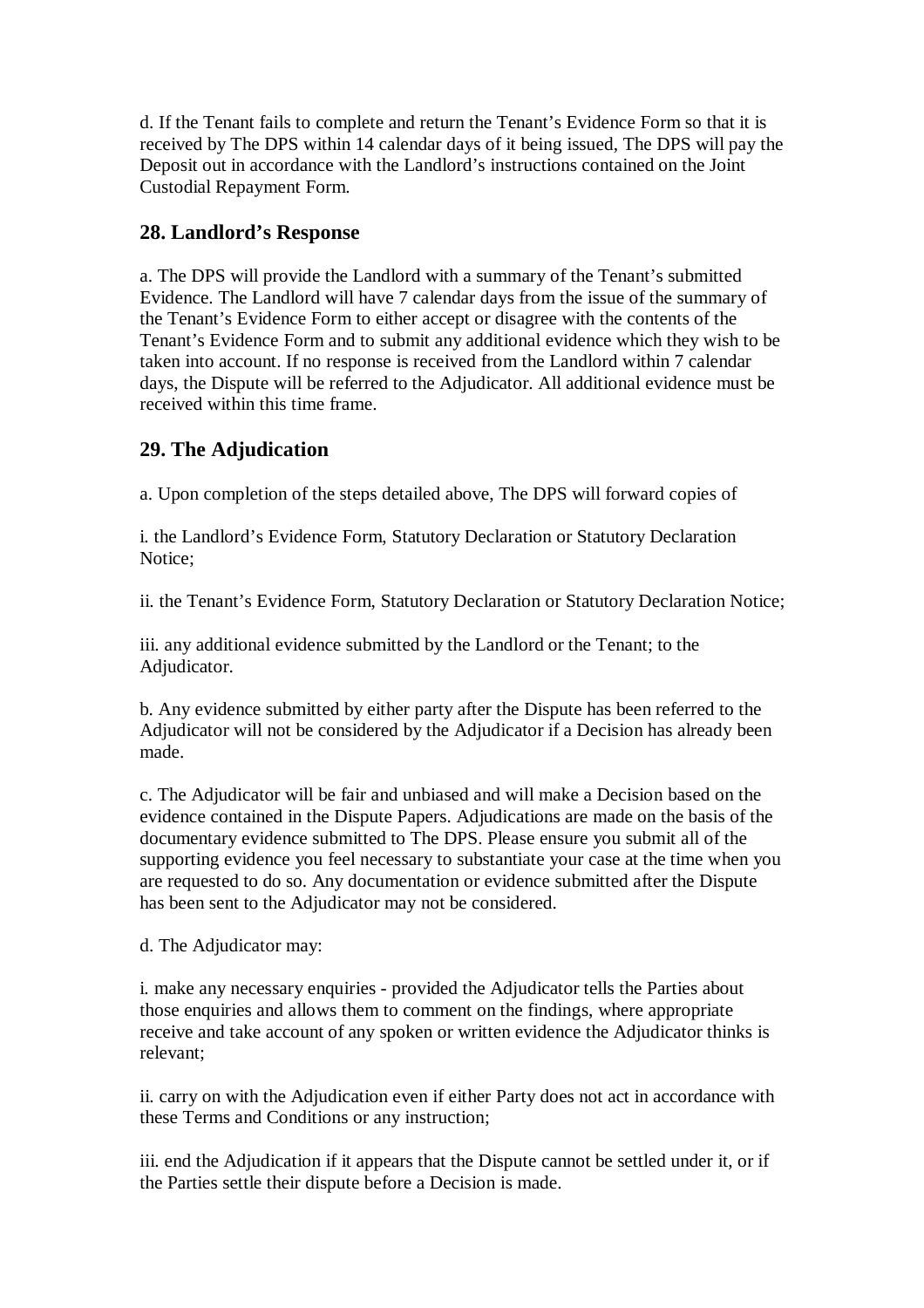e. The Adjudicator will make a Decision within 28 calendar days of receipt of the Dispute Papers. The day of receipt will be the day following the day the Dispute papers are sent to the Adjudicator.

f. The DPS will notify the Parties in writing of the Decision of the Adjudicator within 2 Business Days of the Decision. The Decision will be binding on the Parties.

g. The ADR Decision is binding and cannot be appealed via the ADR Procedure.

h. Any payment to either Party must be made by The DPS within 10 calendar days of the date of the Decision.

i. The DPS will make payment in accordance with the Adjudicator's Decision by cheque or electronic transfer in accordance with the details recorded for the relevant Parties in its records.

#### **30. Court Orders**

a. If you obtain a Court Order against your Landlord or Tenant The DPS will only release the Deposit if the Court Order specifically refers to the Deposit and/ or the scheme administrator holding the Deposit and includes a direction as to how much of the Deposit is to be paid to the successful claimant.

b. If the Court Order does not include a reference to the Deposit, or to the scheme administrator, The DPS will be unable to release the Deposit until either the Order is amended or a Third Party Debt Order is obtained.

#### **31. Liability**

a. The DPS will take reasonable care in operating the Service, and will be responsible to you for any losses or expenses suffered or incurred by you as a direct result of its negligence, wilful default or fraud save that the DPS's liability in relation to any claim shall in no circumstances whatsoever exceed the total amount of the Deposit to which the claim relates. The DPS does not accept liability for any indirect or consequential loss suffered by a Party or for any loss, which does not arise as a result of its negligence, wilful default or fraud.

b. In the event that you do not comply with these Terms and Conditions and this results in loss or damage to The DPS, you shall be liable to compensate The DPS for any such loss or damage.

c. Any limitation or exclusion of liability under these Terms and Conditions shall only operate to the extent permitted by law.

d. You must contact us immediately if you suspect that your password, Landlord ID, Tenant ID or Repayment ID has been lost, disclosed to, or obtained by, a third party and that its integrity is threatened. Until such notification is received by us, The DPS will assume that any instructions received in electronic form, on the telephone or in writing which have been authenticated by your Landlord ID or Tenant ID and your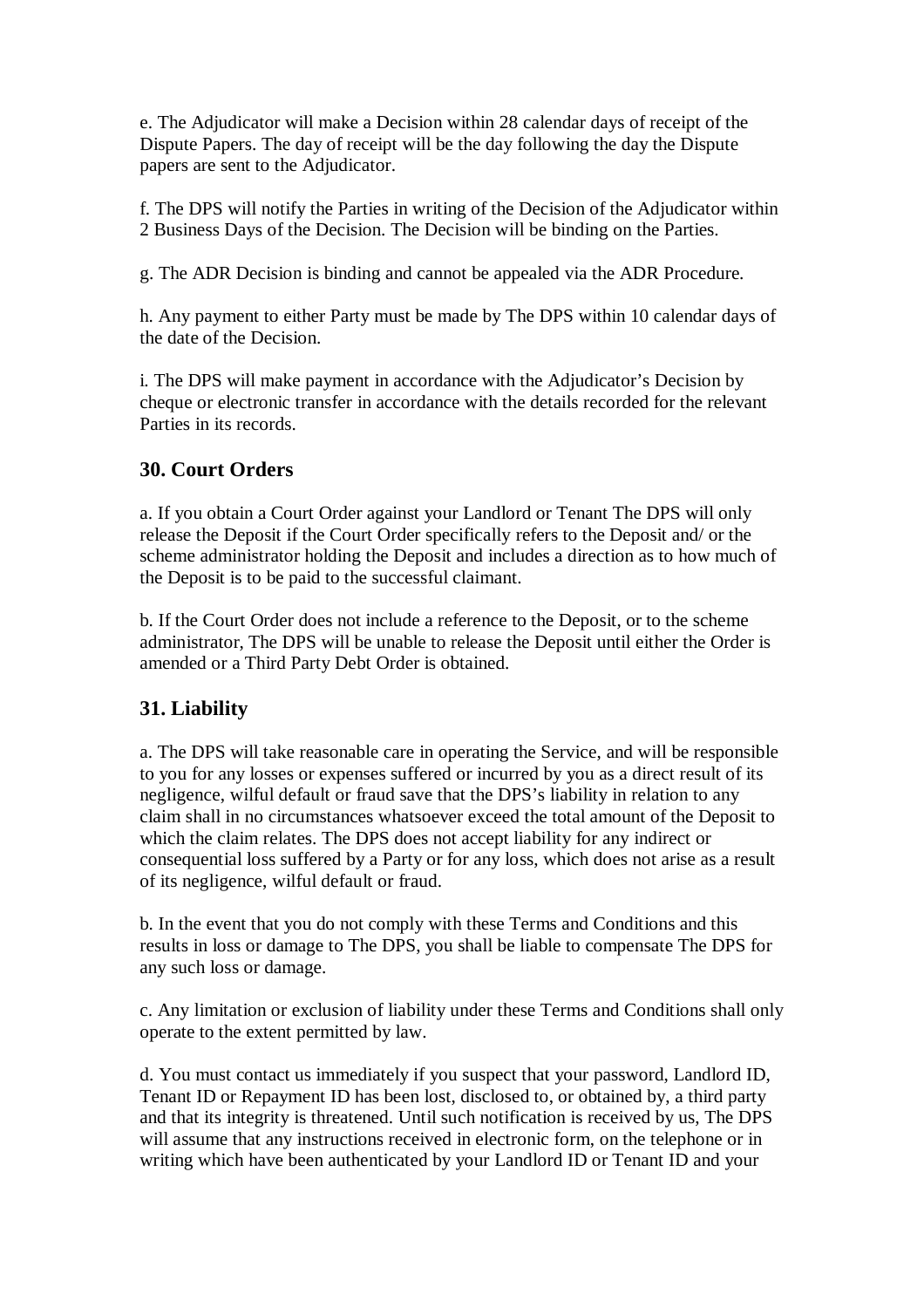Repayment ID are genuine and are valid instructions from you and The DPS will act accordingly. You will be liable for all such transactions.

e. Once processed, a Custodial Deposit Repayment Form or online deposit response containing your Repayment ID is a binding instruction to make payment; you are not entitled to cancel, amend or revoke such an instruction.

#### **32. Costs**

a. Save for a fee of £25.89 if a cheque provided to us bounces, and a fee of £25.89 for the processing of a payment to an overseas bank account, all aspects of the Service are free to use including the ADR Procedure and Adjudication. The DPS is funded entirely from the interest earned on Deposits held.

#### **33. Complaints**

a. The DPS aims to provide a first class service to all Parties and to do everything we can to ensure that you are satisfied. There are procedures in place to help resolve all complaints effectively, a copy of which can be provided on request.

b. If you ever feel that we have fallen short of this standard and that you have cause for complaint, please contact us either:

by writing to: The Deposit Protection Service, The Pavilions, Bridgwater Road, Bristol, BS99 6AA OR

by email at: complaints@depositprotection.com

c. The DPS will treat all complaints seriously and investigate the matter fully.

#### **34. Confidentiality**

a. The Parties, The DPS and the Adjudicator must not give specific details of the Adjudication or the Decision (including the reasons for it) to any person not involved in the Adjudication save as required by law.

b. Despite Section 34(a), when the Parties agree to have their Dispute settled under the ADR Procedure, they give The DPS and the Adjudicator permission to gather, keep and publish statistics and other information on their Dispute as long as they cannot be identified.

#### **35. General**

a. Unless otherwise detailed in the Terms and Conditions, all Forms will be processed within 4 Business Days of receipt.

b. Unless otherwise detailed in the Terms and Conditions, all time limits will be calculated, as applicable: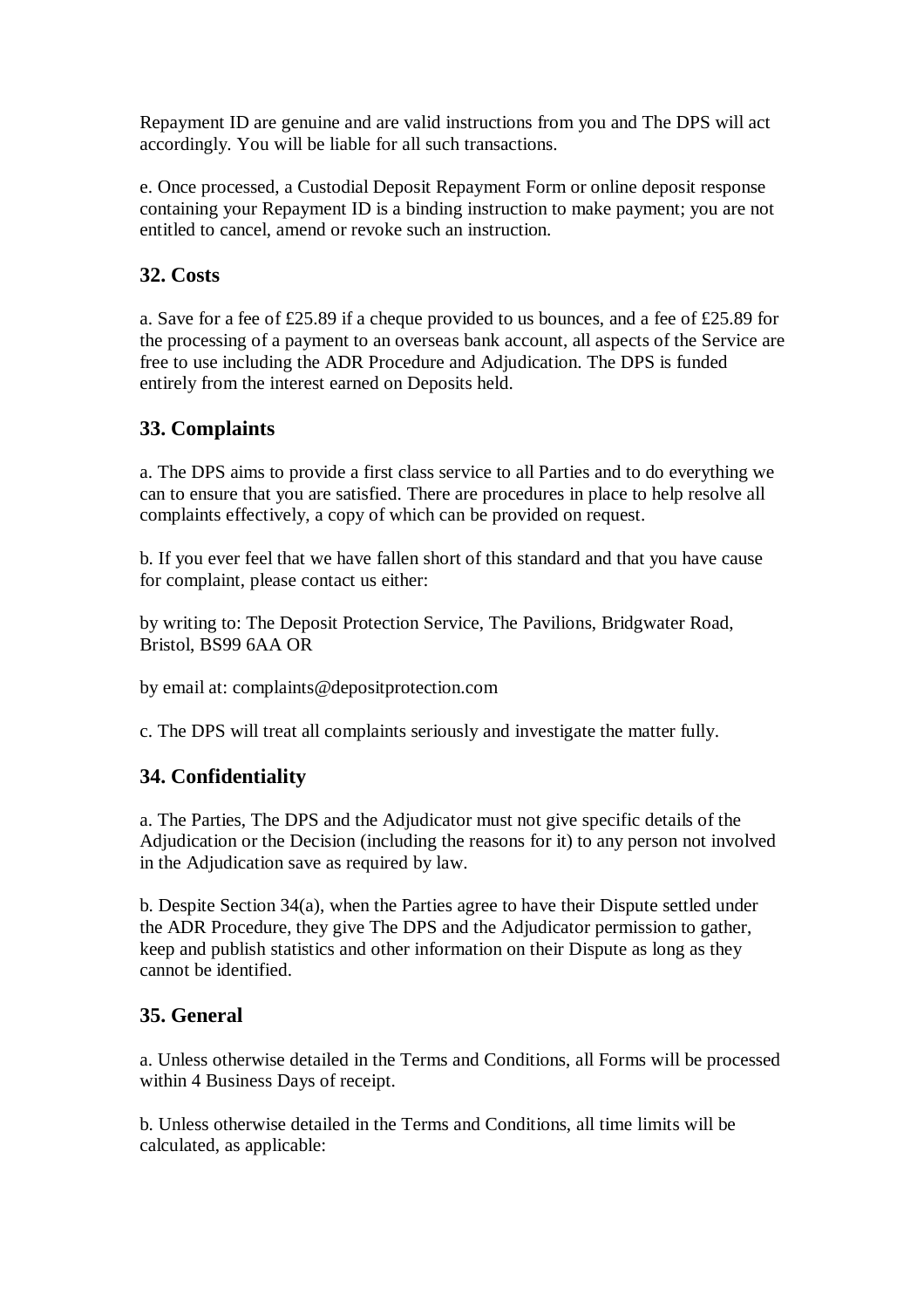i. excluding the day of receipt of Forms or documents by The DPS; and

ii. from the day that Forms or documents are issued by The DPS regardless of the date when they are received or seen by the Parties.

c. Unless correspondence relates to ADR, Single Claim Process, or the repayment of the Deposit, all communications will be sent via 2nd class post.

d. If you are in any doubt as to whether an instruction has been received or carried out you should telephone The DPS immediately using the helpline 0330 303 0030;

e. The DPS may determine in its absolute discretion whether a Party has complied with these Terms and Conditions.

f. All Deposits will be held in a designated bank account which The DPS maintains for Parties using the Scheme.

g. The DPS may from time to time change these Terms and Conditions, any such change will be communicated by The DPS in advance by way of a 'What's New' message on the homepage at www.depositprotection.com. All Forms will be processed and all Disputes dealt with in accordance with the Terms and Conditions in force at the time the relevant Forms are received by The DPS. The DPS Terms and Conditions can be viewed online at www.depositprotection.com or a paper copy is available on written request.

h. If one, or part of the terms of these Terms and Conditions proves to be legally unsound or unenforceable in any way, this will not affect the validity of the remaining terms and conditions in any way.

i. If The DPS relax any of the terms of these Terms and Conditions once, this may be just on a temporary basis or as a special case; it will not affect its right to enforce that term strictly again at any time.

j. The DPS reserve the right to delay taking action on any particular instruction if it considers that it needs to obtain further information or to comply with any legal or regulatory requirement binding on The DPS (including obtaining evidence of identity to comply with money laundering regulations) or to investigate any concerns it may have about the validity or any other matter relating to the instruction.

k. The DPS will not do, or refrain from doing, anything which would, or might in its judgment, break any relevant laws, rules, regulations or codes or risk exposing The DPS to criticism for behaving improperly or not acting in accordance with good market practice.

l. The DPS will not tolerate abusive or offensive behaviour towards staff members. We will not respond to any email or communication which we deem to be abusive or offensive. Any abusive or offensive behaviour towards our Customer Service Representatives will result in the call being terminated immediately.

#### **36. Governing Law**